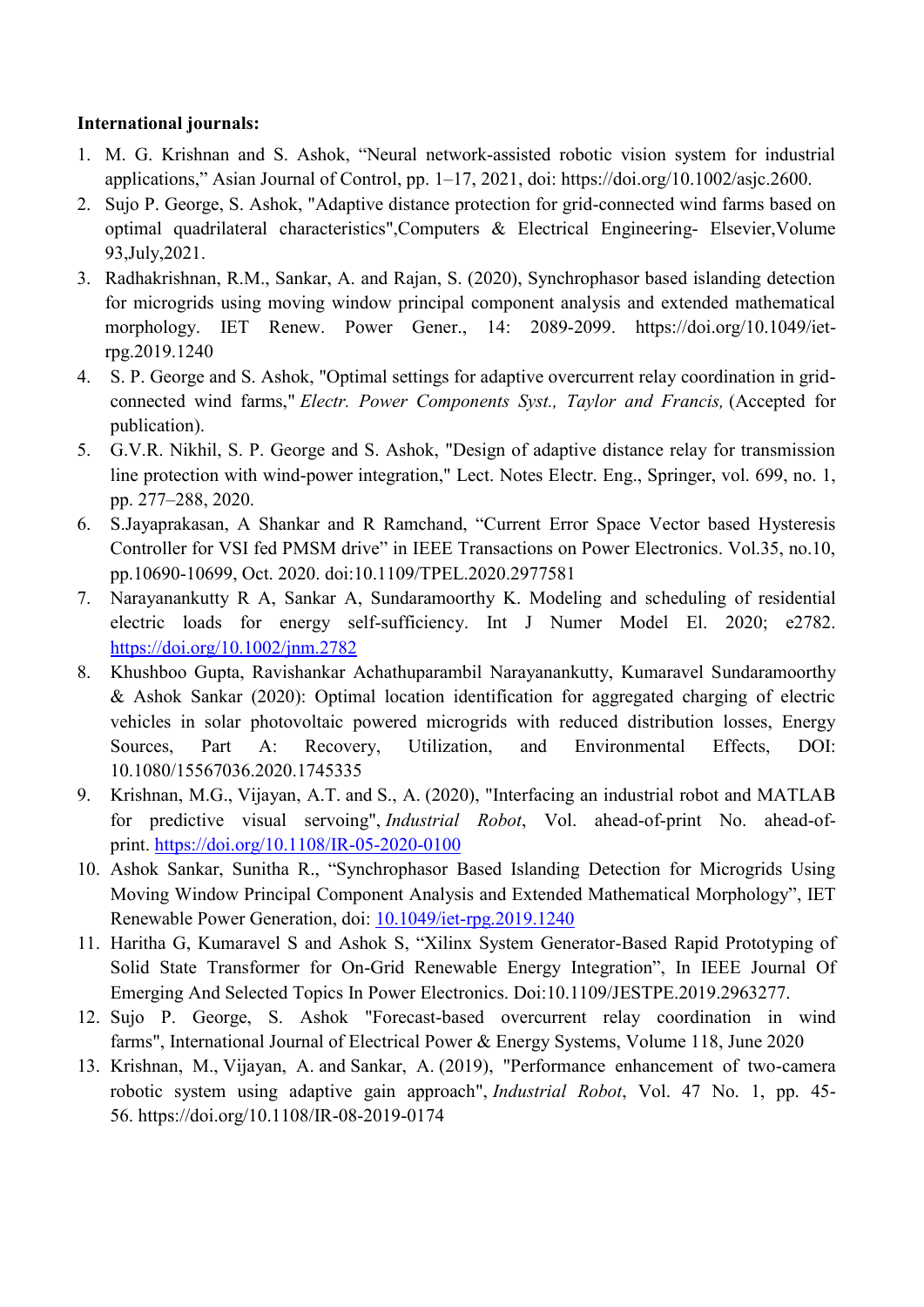- 14. Hema Rani, P., Navasree, S., George, S., Ashok, S. "Fuzzy logic supervisory controller for multi-input non-isolated DC to DC converter connected to DC grid" International Journal of Electrical Power and Energy Systems, vol. 112, pp- 49-60, 2019
- 15. Sundaramoorthy, K., Thomas, V., O'Donnell, T. *et al.* Virtual synchronous machine-controlled grid-connected power electronic converter as a ROCOF control device for power system applications. *Electr Eng* **101,** 983–993 (2019). https://doi.org/10.1007/s00202-019-00835-4
- 16. Rohikaa Micky R, Ashok S and Sunitha R, "A combined islanding detection algorithm for grid connected multiple microgrids for enhanced microgrid utilization", International Transactions on Electrical Energy Systems, Vol.30, Issue. 2, Nov. 2019. https://doi.org/10.1002/2050- 7038.12232.
- 17. Kumaravel S., Vinu Thomas, Terence O'Donnell and Ashok S., "Virtual synchronous machine controlled grid connected power electronic of grid connected power electronic converters for power system applications", Journal of Engineering Research(Kuwait University) Vol 7, no.2, pp. 172-185, 2019.
- 18. Rohit K. Mathew, Ashok Sankar & Kumaravel Sundaramoorthy (2019) An efficient and fast fault recovery algorithm for a resilient grid under extreme events, Energy Sources, Part A: Recovery, Utilization, and Environmental Effects, DOI: [10.1080/15567036.2019.1652371](https://doi.org/10.1080/15567036.2019.1652371)
- 19. Kumaravel S., Ravishankar A. N., V. Seshagiri Rao, and Ashok S., "Dual Input-Dual Output DC-DC Converter for Solar PV/Battery/Ultra-capacitor Powered Electric Vehicle Application", IET Power Electronics , Volume 12, Issue 13, p. 3351 –3358, Nov.2019. DOI: [10.1049/iet](https://doi.org/10.1049/iet-pel.2019.0123)[pel.2019.0123](https://doi.org/10.1049/iet-pel.2019.0123)
- 20. Sivaprasad A., G. Guru kumar, Kumaravel S. and Ashok S., "A Non-isolated Bridge Type DC-DC Converter for Hybrid Energy Source Integration", in IEEE Transactions on Industry Applications(Early Access), vol. 55, no. 4, pp. 4033-4043, July-Aug. 2019. doi: 10.1109/TIA.2019.2914624
- 21. Abhilash T. Vijayan and Ashok S. "Comparitive study on the performance of neural networks for prediction in assisting visual servoing", Journal of Intelligent  $&$  Fuzzy Systems, vol. 36, no. 1, pp. 675-688, 2019. Doi: 10.3233/JIFS-171475.
- 22. Rohit K. Mathew, Ashok S, Kumaravel S and Anuranj NJ, "An Improved Algorithm for Power Distribution System Restoration using Microgrids for Enhancing Grid Resiliency", Electric Power Components and Systems , Taylor & Francis, Vol.46, No.16-17, 1731-1743, 2018.
- 23. Abhilash T. Vijayan, Ashok S. and Sudheer A P, "A Comparitive study on performance of Neural Networks in Visual Guidance and Feedback Applications", Automatika, Journal for Control, Measurement, Electronics, Computing and Communications, Vol.58, No.3 pp.336-346, 2018.
- 24. Vinu Thomas, Sivaprasad A, Kumaravel S, Ashok S. "Testing of a Solar PV/Wind operated AC DC Microgrid with LabVIEW Controller", International Journal of Power Electronics and Drive System (IJPEDS), Vol., 9,No.1, March 2018.
- 25. Sivaprasad A, Gurukaumar G, Kumaravel **S,** Ashok S."Performance Analysis of a Positive Output Voltage Dual Input DC-DC Converter for Hybrid Energy Application", *IEEE Transactions on Electrical and Electronic Engineering*, Vol 27, No 10, 2018 <https://doi.org/10.1142/S0218126618501591>
- 26. Sivaprasad A, Kumaravel **S,** Ashok S."Development and Performance Analysis of Dual Input DC-DC Converters for DC Microgrid Application", *Journal of Circuits, Systems, and Computers,* March 2018, <https://doi.org/10.1002/tee.22661>*.*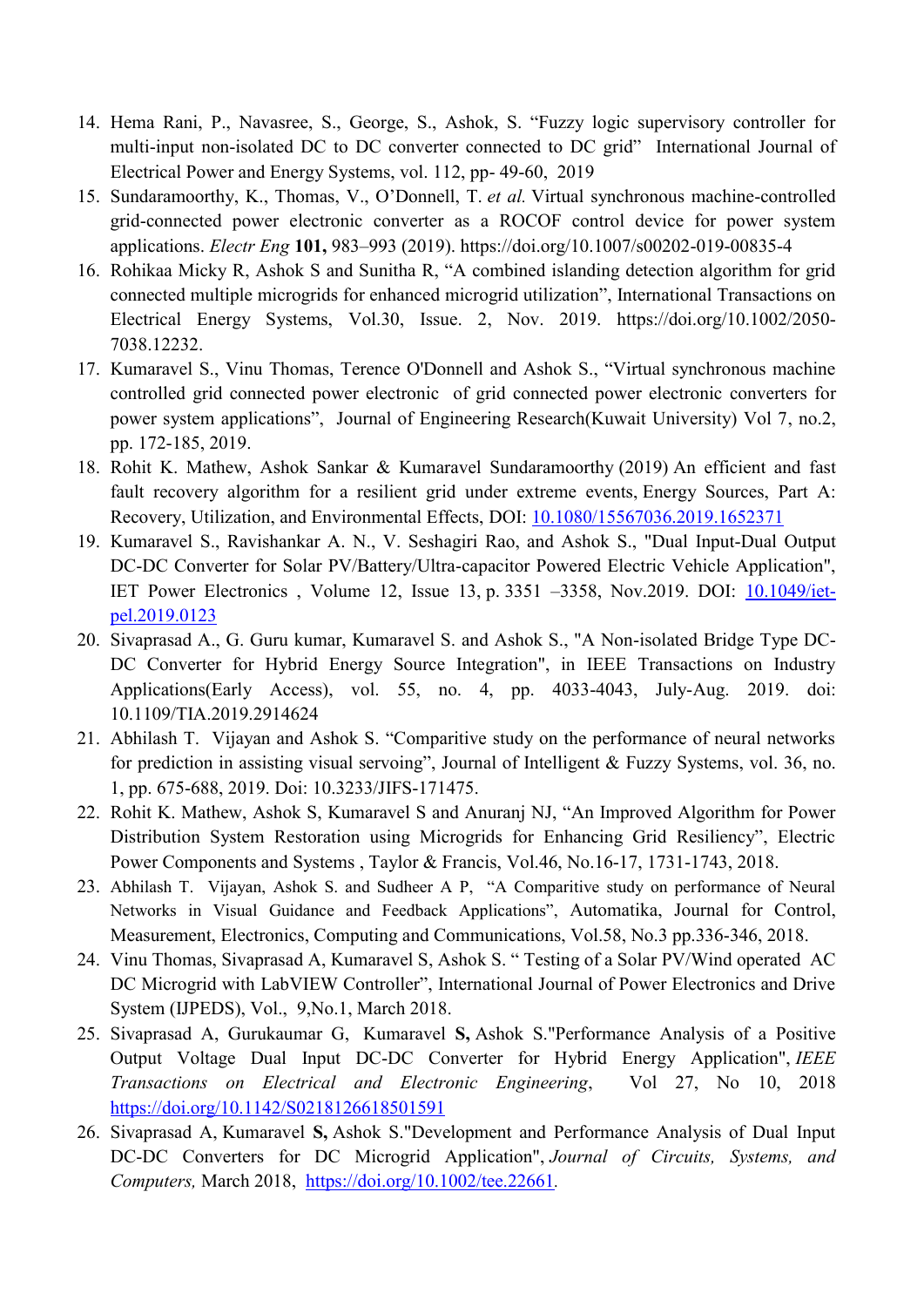- 27. Sujo P. George and Ashok S., "Adaptive differential protection for transformers in grid connected wind farms", International Transactions on Electrical Energy Systems, [https://doi.org/10.1002/etep.2594,](https://doi.org/10.1002/etep.2594) 2018.
- 28. Abhilash T. Vijayan and Ashok S. "A MIMO Approach to Supervisory Control in Robot Visual Feedback", International Review on Modelling and Simulations, Vol. 10, 2017, pp. 16-25.
- 29. Sujo P. George and Ashok S., "Modified Differential Protection for Transformers in Wind Farms", Journal of Electrical Engineering and Technology, JEET, 2017.13.1.1921,
- 30. Sivaprasad A., G. G. Kumar, Kumaravel S. and Ashok S., "Performance Analysis of Novel Bridge Type Dual Input DC-DC Converters", *in IEEE Access,* 2017, Vol. 5, pp. 15340-15353.
- 31. Sivaprasad A, Kumaravel S, Ashok S.: A Modified Dual Input DC-DC Converter for Hybrid Energy Application, International Journal of Power Electronics and Drive System (IJPEDS), March 2017, Vol., 8, pp. 81-92.
- 32. Sivaprasad A, Kumaravel S**,** Ashok S.:Design, Fabrication and Performance Analysis of a Two Input—Single Output DC-DC Converter, *Energies,* 2017, Vol. 10, pp. 1-18.
- 33. Ajay Babu and Ashok S., "Energy and fuel efficient parallel mild hybrids for urban roads", Energy Conversion and Management, vol.121, pp.305-320, 2016.
- 34. Kumaravel S. and Ashok S., "Optimal Power Management Controller for a Stand-alone Solar PV/Wind/Battery Hybrid Energy System", International Journal on Energy Sources, A: Recovery, Utilization, and Environmental Effects, Taylor & Francis, vol.37, No.4, 2015.
- 35. Seema Kumari and Ashok S, "Design of Controller for Torque Ripple Minimization in Switched Reluctance Motor", International Journal of Scientific Engineering and Applied Science, vol.3, no.3, 269-275, March 2017.
- 36. Gutta Harish Kumar and Ashok S., "Speed Control of 8/6 Switched Reluctance Motor Using FPGA‖, *International Journal of Power Systems and Microelectronics*, vol.1. no.2, pp. 21-32, December 2016.
- 37. Athul M, Ashok S, "Artificial Neural Network Model for Heat Transfer Process in a Cement Kiln" *International Journal of Power Systems and Microelectronics*, vol.1. no.2, pp. 1-10, December 2016.
- 38. Lijin EM and Ashok S., "Design of Vertical Axis Wind Turbine for Low Wind speed Application in Highway", *International Journal of Power Systems and Microelectronics*, vol.1. no.2, pp. 11-20, December 2016.
- 39. Varghese Vaidyan and Ashok S., "Resource optimized Reconfigurable Modular Parallel Pipelined Stochastic Approximation based self-tuning Regulator Architecture with reduced Latency", IET Journal of Engineering, pp. 1-8, August 2015.
- 40. Vasanthi V and Ashok S, "Hybrid control of bidirectional Z-source inverter for locomotives". Advances in Power Electronics, December 2015, 10.1155/2015/264374, pp.1-8.
- 41. Vasanthi V, Ashok S, "High-performance bi-directional source inverter for locomotive drive application", IET Electrical Systems in Transportation, Vol.5, No.4, pp. 1-9, December 2015
- 42. Rajeev T and Ashok S., "Dynamic Load-Shifting Program based on a cloud computing framework to support the integration of Renewable energy sources", Applied Energy, Vol. 146, pp. 141-149, February 2015.
- 43. Ajay Babu and Ashok S., "Improved parallel mild hybrids for urban roads", Applied Energy, vol 144, no.4, pp. 276-283, 2015.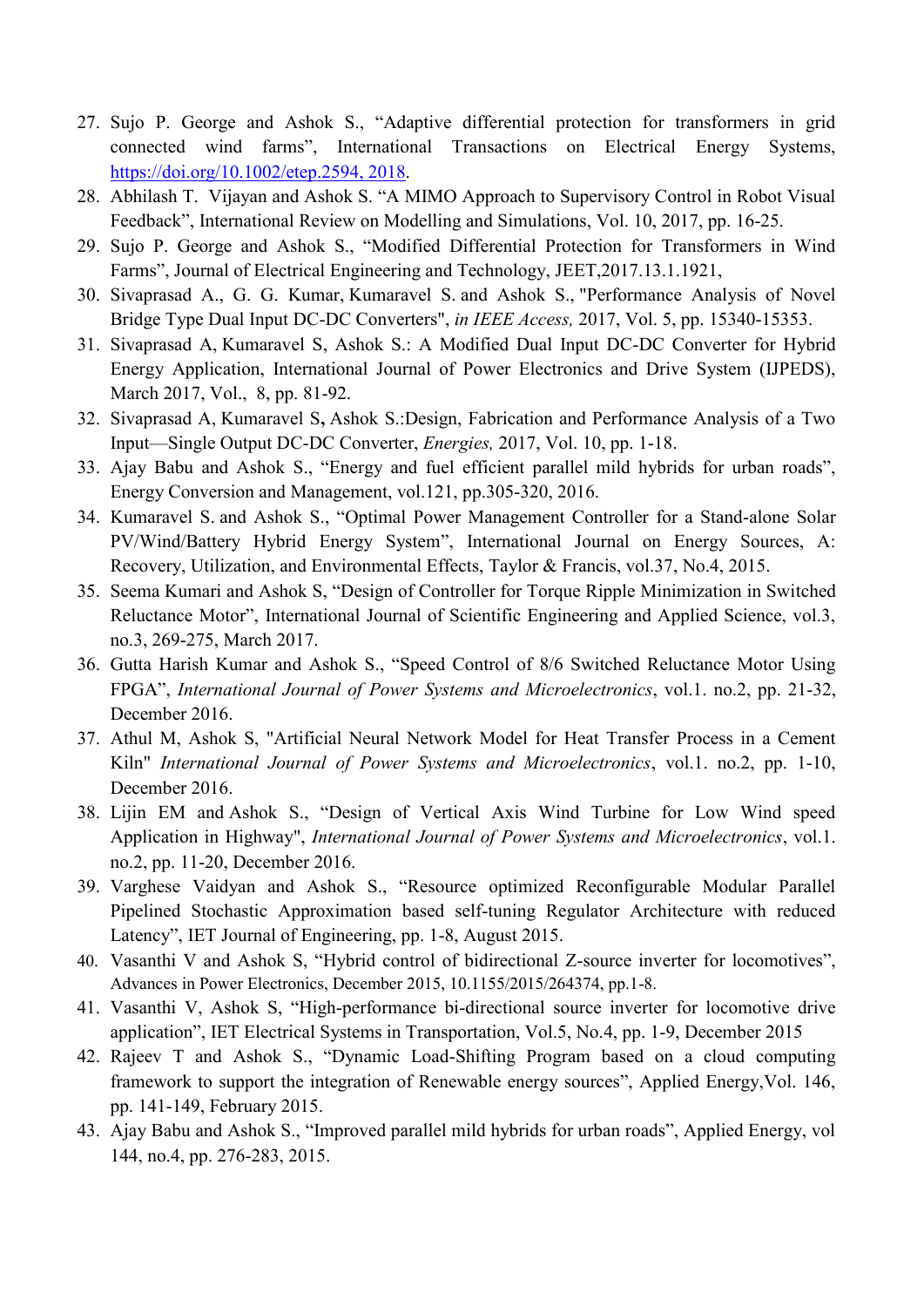- 44. Subhadeep Paladhi and Ashok S, "Power Quality Improvement of Wind Based DG Systems Using Solid State Transformer", International Journal of Scientific and Engineering Research, Vol-6, Issue-4, pp. 46-52, April 2015
- 45. Sujo P. George and Ashok S., "Coordination Issues in Over Current Relays due to Wind Farm Penetration", International Journal of Scientific & Engineering Research, Volume 6, Issue 5,pp. 325-329, May-2015
- 46. Rohit K Mathew, Ashok S. and Kumaravel S., "Analytical Modeling for Assessing the Impact of DG on Distribution system Reliability", International Journal of Scientific & Engineering Research, Volume 6, Issue 5, pp. 507-512, May-2015.
- 47. Sivaprasad A., Kumaravel S. and Ashok S., "Design and Analysis of a Dual Input Buck-Boost Converter for Renewable Energy Application", International Journal of Scientific & Engineering Research, Volume 6, Issue 5, pp. 330-334, May-2015.
- 48. P.Raji, S.Ashok "Development of GSM and GPS based Cost Effective Telematics Module" in "International Journal of Advanced Research in Electrical, Electronics and Instrumentation Engineering", Vol. 4, Issue 5, May 2015.
- 49. Mithun Raj KK and Ashok S, "Design and simulation of vertical axis wind turbine for highway wind power generation", International Journal of Electrical  $&$  Electronics Engineering, vol7, no 1, June 2015.
- 50. Nalla Vikram and Ashok S, "Vehicle detection methods for intelligent Road stud applications: A Review", International Journal of Electrical & Electronics Engineering, vol7, no 1, June 2015
- 51. Sivaprasad A, Kumaravel S, Ashok S., "Comparison of Two Dual Input DC-DC Converter Topologies for Renewable Energy Integration", International Journal of Applied Engineering Research, Vol.10, No. 18, 2015, pp.38923-38930.
- 52. Shrikant Bhat, Ashok S, Neethu George and O.D. Naidu, "An Overview of Smart Grid Technology in Indian Power sector", International Journal on Intelligent Electronic System, vol.9,no.1, PP.17-23, January 2015
- 53. Rajeev T. and Ashok S., "Dynamic pricing based on cloud computing framework to support the integration of renewable energy sources", IET Journal of Engineering, pp.1-8, 2014.
- 54. Varghese Mathew Vaidyan and Ashok S.," Energy Efficient Scheme For DC Motor Drives In Parameter Uncertainities", International Journal of Power and Energy Conversion(IJPEC), vol 5, No.4, 2014, pp.361-374.
- 55. P. Balamurugan, S. Kumaravel, and S. Ashok, "Development of Generalized Optimal Operating Strategy for Hybrid Energy System", International Journal of Green Energy, Taylor & Francis, Vol.11, No.4, pp. 417-430, 2014.
- 56. Jaimol Thomas, Ashok S and TL Jose., "A Pricing model for biomass based energy", International Journal on Energy Sources,Part B: Economics, Planning and Policy, Taylor & Francis, vol.10, No.1, pp. 103-110, 2014.
- 57. Sujo P George, Kush Khanna, Ashok S. and M N Bandyopadhyay "Power system protection issues due to wind generation farms", International Journal of Innovative Research in Science Engineering and Technology,Vol. 3, Issue 4, April 2014, pp 11361- 11367.
- 58. S. P. George and S. Ashok, "Mal-function of differential relays in wind Farms", Int. J. Adv. Electr. Electron.Eng., vol. 28, no. 4, pp. 27–31, 2014.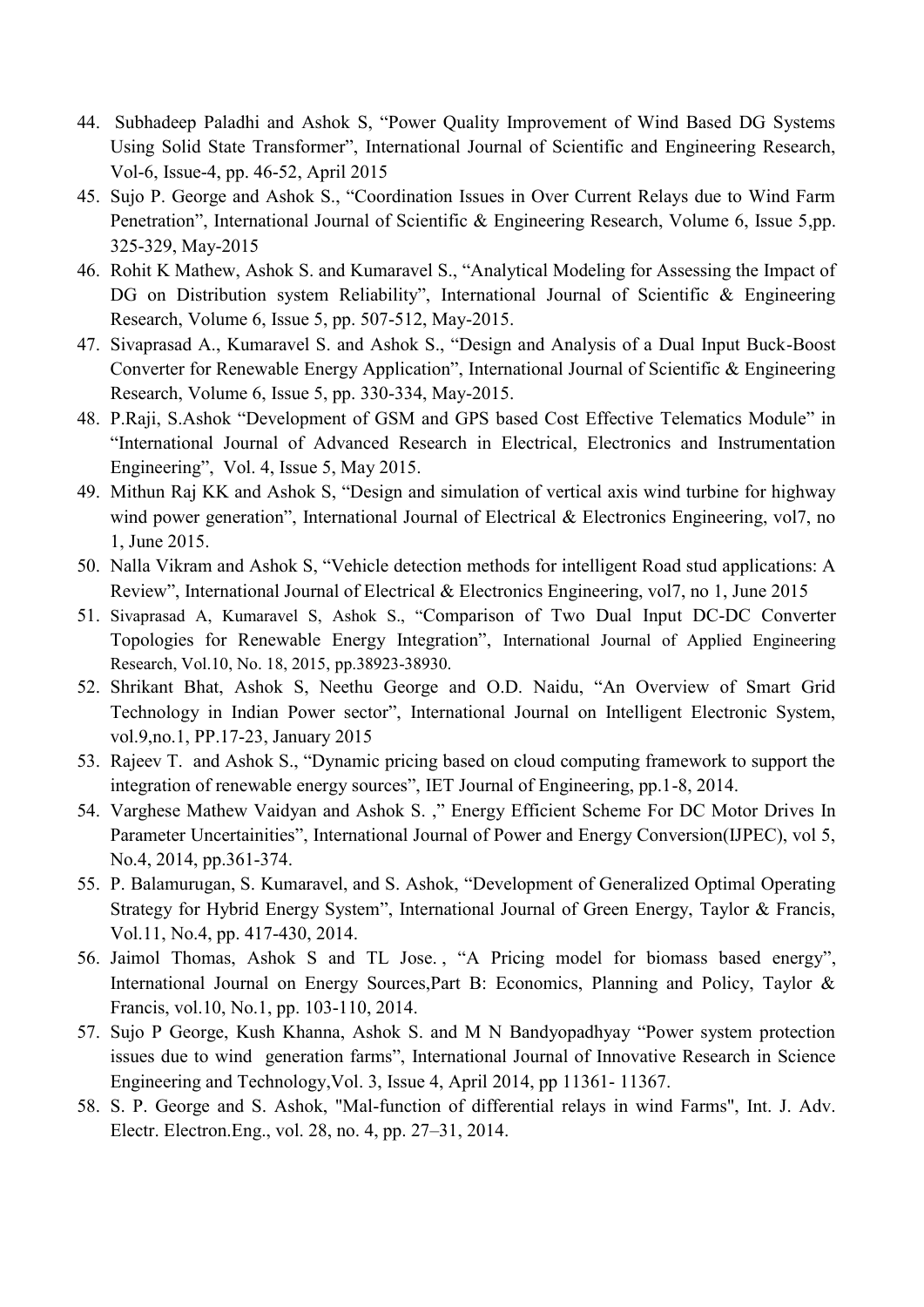- 59. Vasanthi V. and Ashok S., "Performance of simple boost controlled Z-source inverter fed 3phase locomotive in the motoring region", *International journal of Electrical and Electronics Engineering research*, Vol 3, Issue 5, 127-132, Dec 2013
- 60. Rajeev T. and Ashok S., "Service Oriented Cloud Architecture for Improved Performance of Smart grid Applications", *International Journal on Research in Engineering and Technology,* Vol. 2., No. 9, pp 1-7, 2013
- 61. Rajeev T. and Ashok S., "Architecture for data coordination processing and real time services in smart grid", *International Review on modeling and Simulations*, Vol 6., No.6, 2013
- 62. Jaimol Thomas and Ashok S., " Economics of Biomass Energy-A case Study", International Journal of Engineering Science and Innovative Technology, Vol.2, No.4, July 2013.
- 63. Vasanthi V. and Ashok S., "Analysis of Harmonics of Electric Traction System using Wavelet Transform‖, *International Journal of Computer Applications* (0975– 8887), Vol. 71, No.24, June 2013.
- 64. Rajeev T. and Ashok S, "A Smart grid environment with Effective Storage and Computational facilities. *Lecture notes on Electrical engineering by SPRINGER,* Vol. 188, pp1-7, May,2012
- 65. Kumaravel S. and Ashok S., "An Optimal Stand-alone Biomass/Solar-PV/Pico-Hydel Hybrid Energy System for Remote Rural Area Electrification of Isolated Village in Western-Ghats Region of India", International Journal of Green Energy, Taylor & Francis, Vol 9, pp. 398–408, Aug 2012.
- 66. Vasanthi V. and Ashok S., "Control of Harmonics in Electric Traction system", *International Review of Automatic Control (IREACO)*,Vol.5, No.4, July 2012.
- 67. Kumaravel S and Ashok S, "Residential-Scale Solar/Pico-Hydel/Wind Based Hybrid Energy System for Remote Area Electrification", *Communications in Computer and information science, Springer-Link* 2011,Volume 102, Part 2, pp. 56-62 (Indexed in SCOPUS )
- 68. P. Balamurugan, S. Kumaravel, and S. Ashok, "Optimal Operation of Biomass Gasifier Based Hybrid Energy System", ISRN Renewable Energy, 2011, Volume 1, pp. 1-7.
- 69. Lakshmi M & Ashok S, "PLC based peak load control for chemical industries", World Journal of Engineering, Vol 8, No.1, March 2011, pp35-43.
- 70. Kumaravel S. and Ashok S., "Modeling and simulation of Back Propagation Artificial Neural Network Based Smart Controller for Stand-alone Renewable Hybrid Energy System", International Review on Modelling and Simulations (IREMOS), Oct 2011, Vol 4. No.5 Part B, pp. 2456-2461 (Impact Factor 6.55)
- 71. Ashok S., P Balamurugan and TL Jose, "An Optimal Hybrid Wind-biomass Gasifier System for Rural Areas ,Int. Journal: Energy Sources, Part A: Recovery, Utilization, and Environmental Effects (T &F), Vol 33, Issue 9, 2011, pp 823 – 832.
- 72. MA Mujeebu; MZ Abdullah; Ashok S, ‗Husk-Fuelled Steam Turbine Cogeneration for a Rice Millwith Power Export- A Case Study', Int Journal: Energy Sources, Part A: Recovery, Utilization, and Environmental Effects, Vol 33, Issue-8, 2011, pp724-734
- 73. Sudha Balagopal, Ashok S.,K P Mohandas ,"Coordination of multilateral trades in electricity markets via power vectors" European Transactions on Electric Power, Wiley Publications, Vol.21,Issue 8, November 2011.
- 74. Sudha Balagopal, Ashok S., K P Mohandas, "Cooperative game theory and coordination of multilateral trades", International Journal of Power Engineering, Vol 2, No.2, Dec 2010, 205-222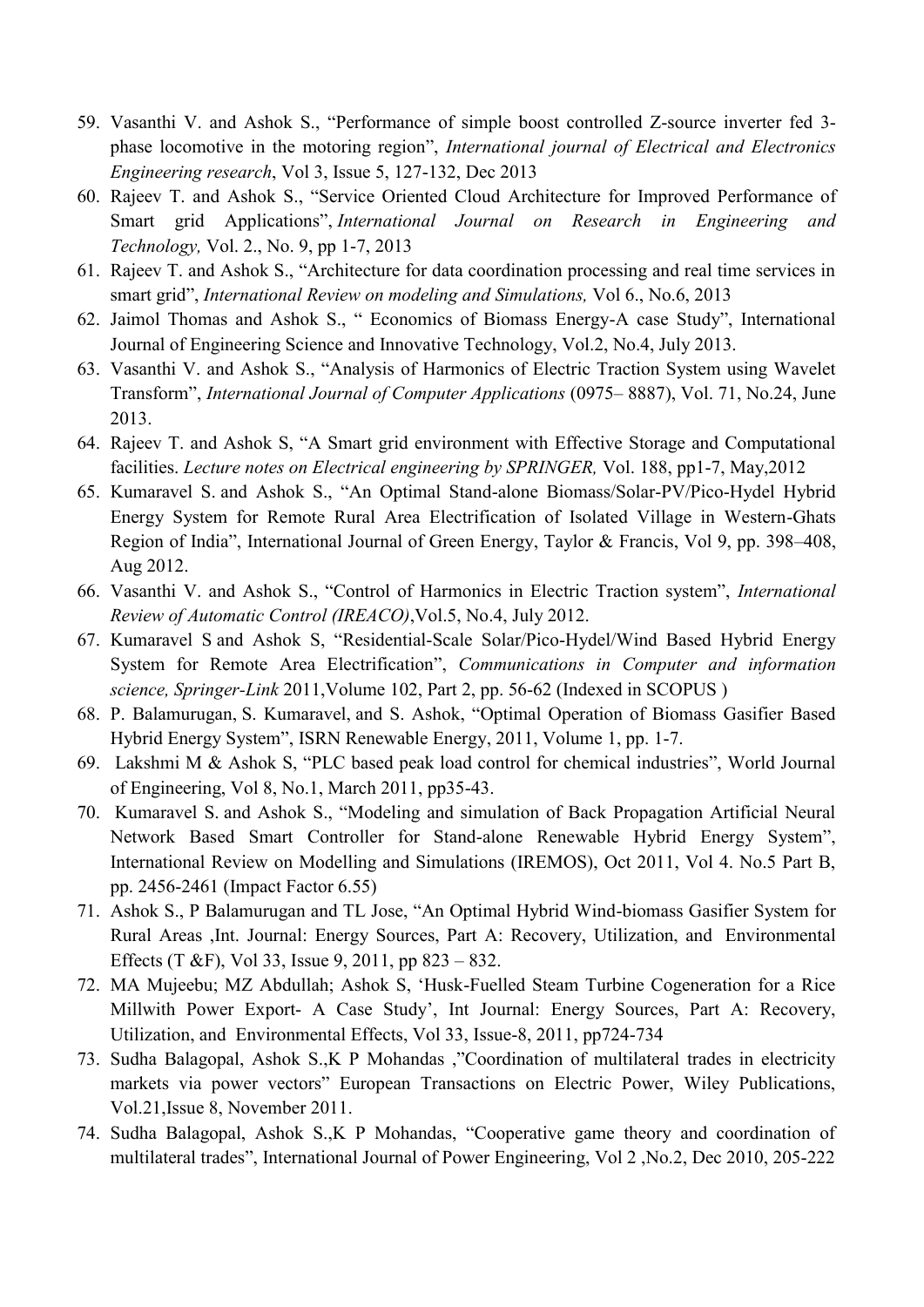- 75. Jaimol Thomas, S Ashok, T L Jose," Optimal Pricing of Electricity from Biomass based Power Plants", International Review on Modelling & Simulations, Vol 3, no.3, June 2010,pp 372-380
- 76. Ashok S, "PLC-based Load Management in Steel Rolling Mills", Int. Journal on Energy Engineering (Taylor & Francis), Volume 107, Issue 4, June 2010 , pages 38 – 53
- 77. C.A. Babu, S. Ashok, "Optimal Captive Power Wheeling for Industrial Load management", International Energy Journal, Volume 11, Issue 1, March 2010, Pages 1-8.
- 78. Sudha Balagopal, Ashok S., K P Mohandas, "Viewing Power flow in an Electricity Market as Confluence of Stable Multilateral Trades", Journal of Electrical Systems, Vol 5 (4) Dec 2009.
- 79. M. Abdul Mujeebu, M. Z. Abdullah and S. Ashok, "Viability of Biomass Fueled Steam Turbine Cogeneration with Power Export for an Asian Plywood Industry", International journal of Energy Exploration & Exploitation  $\cdot$  Vo; 27, No 3 , June 2009 pp. 213-224
- 80. C.A. Babu, S. Ashok, "Optimal utilization of renewable energy-based IPPs for industrial load management", Renewable Energy, Volume 34, Issue 11, November 2009, Pages 2455-2460
- 81. Ashok S., P Balamurugan and TL Jose, "Optimal operation of Hybrid Biomass-wind-PV system for Rural areas", International Journal of Green Energy, Vol.6. No.1, Feb 2009, pp 104-116.
- 82. Ashok S., P Balamurugan and TL Jose, "Optimal Scheduling of Hybrid Biomass-wind PV system for Rural areas", International Journal of Energy Technology and Policy, Vol.7. No.1, Jan 2009, pp 113-126.
- 83. M.A. Mujeebu, S.Jayaraj,S. Ashok,M.Z.Abdullah,M.Khalil, "Feasibility study of cogeneration in a plywood industry with power export to grid", Applied Energy, Vol. 86, Issue-5, (May 2009) pp 657–662.
- 84. Ashok S, Jayaraj S, "Biomass Based Optimal Cogeneration System For Paper Industry", International Journal of Power and Energy systems, Vol 28,Issue 4, pp394-405.
- 85. C A Babu and S Ashok, "Process Optimization for Industrial Load Management", International Energy Journal, Vol.9, No.3, Sept. 2008, pp 215-220.
- 86. C.A Babu and Ashok S, "Peak Load Management in Electrolytic Process Industries", IEEE Transactions on Power Systems, Vol 23, No 2 , May 2008, pp 399-405.
- 87. Ashok S and K Sunitha, "Uniform Concentrator for Solar PV system", International Engineering & Technology Journal of Electrical Analysis, Vol. 2, No.1, March 2008.
- 88. P. Reji, S. Ashok and K.M. Moideenkutty, 'Model for Electricity Price in Hydroelectric Generating Stations under Deregulation', *International Energy Journal (RERIC),* Vol.9, Issue 1, pp-65-72, March 2008.
- 89. CA Babu and Ashok S, "Load Management Application to Chlor Alkali Industries", ICFAI University Journal of Electrical Engineering, Vol 1, No 1 ,Jan 2008, pp 81-88.
- 90. Raja P and Ashok S., "Modified PAO Algorithm for Maximum Power Point tracking of PV systems", IEEE Power Electronics Society News letter, Vol-19, No.3, 2007, pp 10-13.
- 91. Ashok S., Optimized Model For Community Based Hybrid Energy System, ", Int. Journal of Renewable Energy, Volume 32, Issue 7 , June 2007, Pages 1155-1164
- 92. Ashok. S, "Peak Load management in steel plants", Int. Journal of Applied Energy, Vol. 83, No.5, May 2006, pp 413-424.
- 93. P Reji, Ashok S, " Electricity Pricing Strategy for Hydro Electric Power Under Deregulation", International Review of Electrical Engineering (IREE), Vol 1, No 5, Dec 2006, pp 603-608.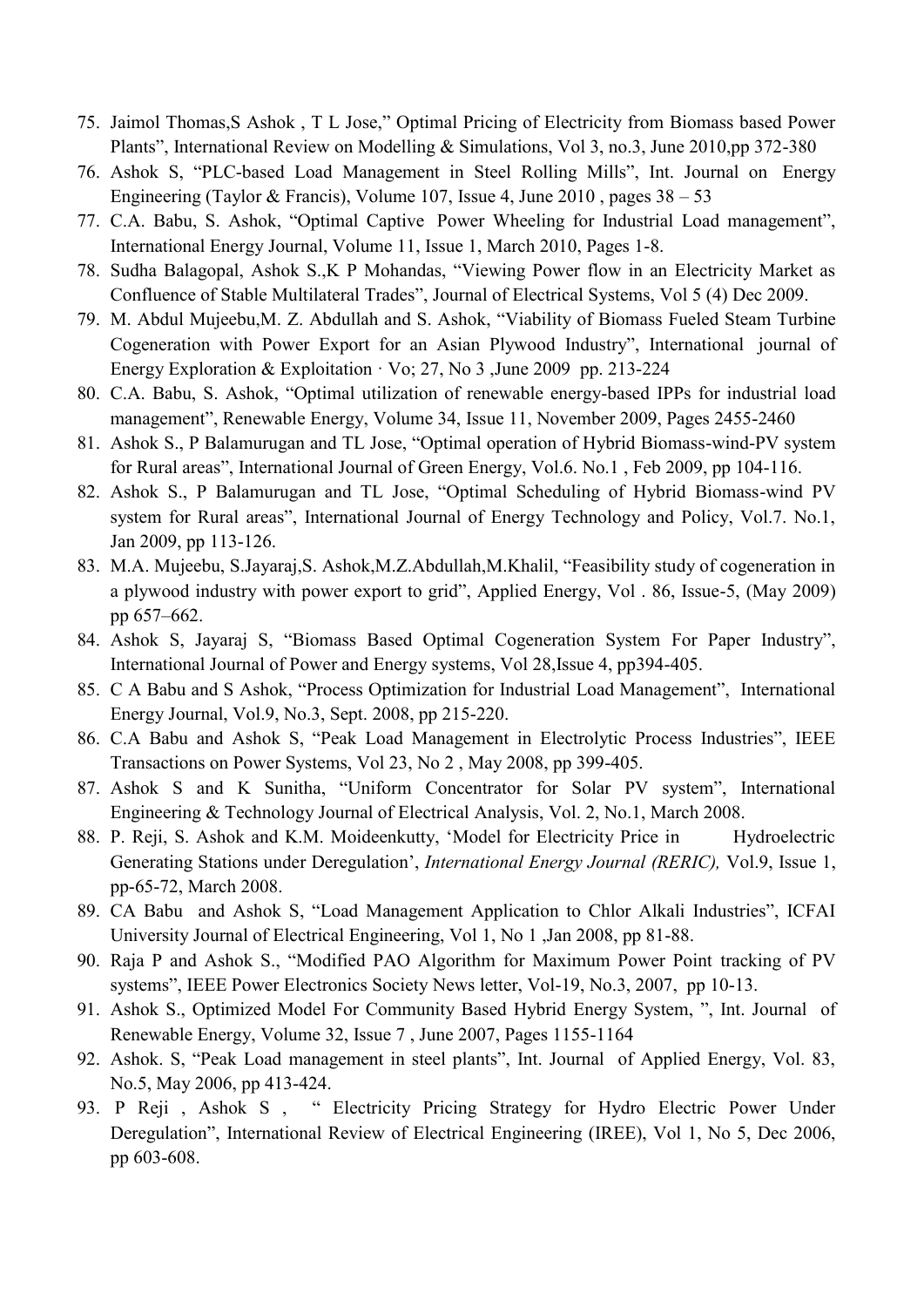- 94. Ashok. S and R. Banerjee, "Optimal Cool Storage Capacity For Load Management", Energy International, Volume 28, Issue 2, pp.99-184, February 2003.
- 95. Ashok. S and R. Banerjee, "Optimal Operation of Industrial Cogeneration for Load Management", IEEE Trans. on Power Systems, Vol. 18, May 2003, pp 531-537.
- 96. Ashok. S and R. Banerjee, "An Optimisation model for Industrial Load management", IEEE Transactions on Power Systems, Vol.16, No. 4, Nov.2001, pp 879-884.
- 97. Ashok. S and R. Banerjee," Industrial Load management", Int. Journal on Applied Energy, Vol.66, No. 2, 2000, pp105-111.
- 98. Baji V.T and Ashok S., "Wheeling Power-A case study in India", Int. Journal on Electric Power and Energy Systems, Vol.20 , No.5 ,1998, pp 333-336.

## **National journals:**

- 1. Kumaravel S., Vinu Thomas, Terence O'Donnell and Ashok S., "Transient response frequency improvement of microgrid using Virtual Synchronous machine", Journal of Institution of Engineers (India), Series B (Springer), vol 100, pp. 371-377.
- 2. Sujo P George and Ashok S., "Multi-agent based adaptive protection in Smart Grids", KSEB Hydel vol.62, June 2016.
- 3. Sajeena Khadher, Anand S R and Ashok S., "Optimal operation of pumped storage hydroelectric power plant", KSEB Hydel vol.61, June 2015.
- 4. Rajeev T. and Ashok S., "Operational Issues of Pricing Schemes for Renewable Energy", KSEB Hydel vol.60, June 2014.
- 5. Ajay Babu and S. Ashok*, "*Comparison of Battery Technologies for Hybrid Electric and Plugin Hybrid Electric Vehicles*", STM Journal, Trends in Electrical Engineering*, Vol 2, No 2, pp.1- 10, 2012.
- 6. Rajkumar and Ashok S., "Tariff based load management for steel rolling mills", Electrical India, Vol.49, No.11, pp. 236-240, November 2009.
- 7. Ashok S., ‗Wavelet based Multifunction relay for EHV transmission lines', Electrical India, Vol.46, No.6, pp 48-54, June 2006
- 8. Ashok S., "Energy Efficient Lighting: Problems and Prospects", Construction Journal of India, Vol 8, Issue 4, April 2005, pp 37-40
- 9. Ashok S "MRI Scan –New Technology for imaging" Electronics for all, Vol 1, Issue11, pp 12-16.
- 10. Ashok S & Anilkumar "Need for Digital Libraries", Electronics for all, Vol -1 issue 4,pp 33-37.
- 11. Ashok S., "Logic Devices –the future hand held hardware", Electronics for all, Jan 2004, Vol-1,issue 1, pp 14-17.
- 12. Ashok S. & Biju A.S., "Embedded Systems" Electronics for all- Jan 2004, Vol-1, issue 1,pp32-34
- 13. Ashok. S., "Wheeling power applications in Industries", Energy Management, Vol.21, No.2, April 1997,pp 17-21.
- 14. Ashok S., "Application of Vacuum Technology for the upgrading and life extension of oil circuit breakers", IEEMA journal, Vol-II, 1994, pp21-26.
- 15. Ashok S., "Pollution from discharge lamps", Institution of Engineers (India) journal, Vol.78, Dec 1997,pp 149-151.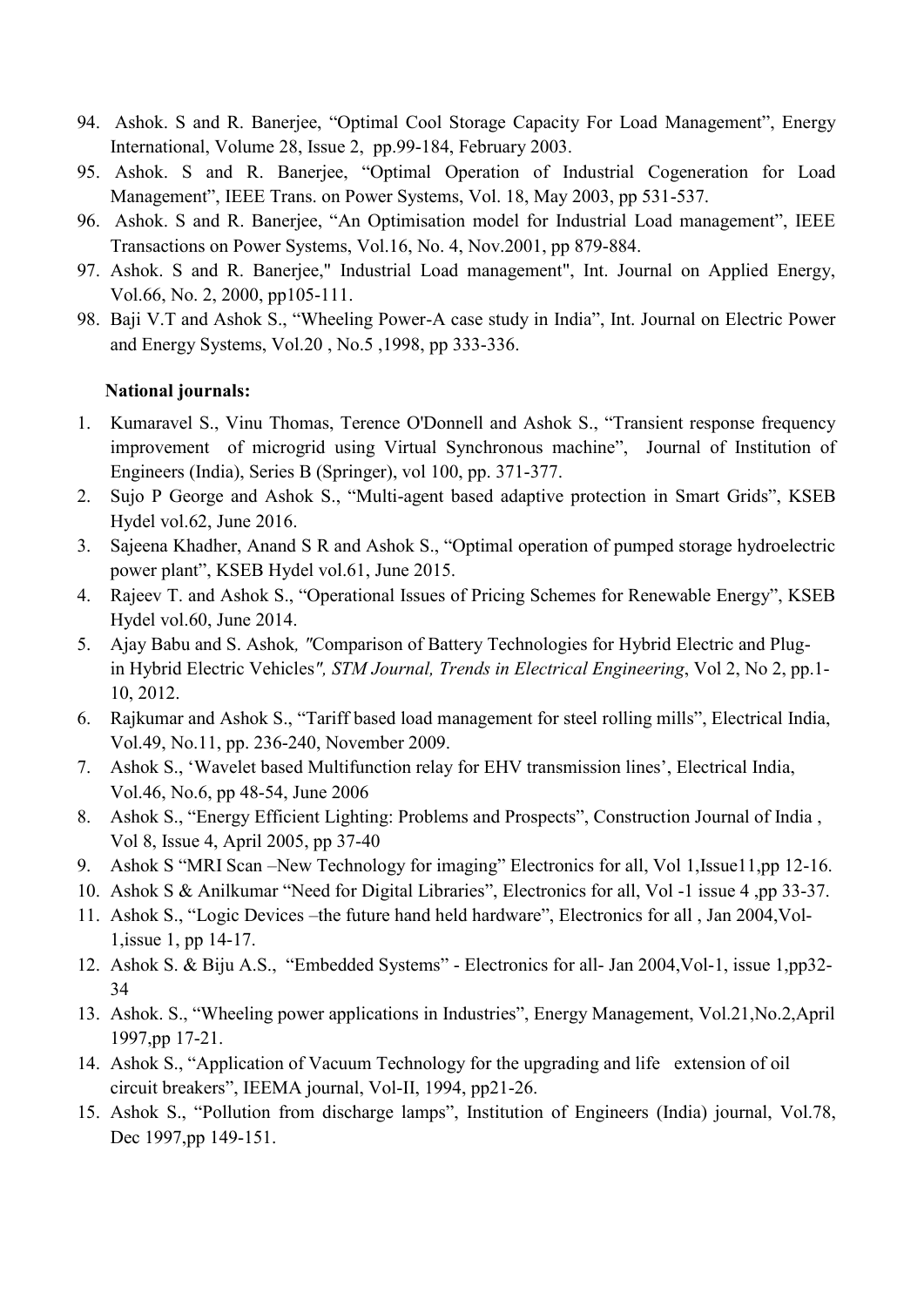16. Ashok S., "SF<sub>6</sub> Technology-the ideal choice for Indian market", Institution of Engineers (India) journal, Vol.77, Feb 1997,pp 209-211.

## **International Conferences**:

- 1 Badugu Mahesh Raju, S Ashok," Adaptive Logic for Distance Protection of Feeder Connecting Renewable Energy," Innovations in Energy Management and Renewable Resources, February 2021.
- 2 Badugu Mahesh Raju, S Ashok," Adaptive Quadrilateral Setting for Distance Protection of Feeder Connecting Renewable Energy," IEEE Kansas Power and Energy Conference (KPEC), April 2021.
- 3 Aravind H S, and Ashok S," Implementation of Direct Torque Control of PMSM
- 4 with Zero Voltage Vector based Switching Table in Xilinx System Generator Environment," ICCCA 21 ,Galgotias University Greater Noida (NCR New Delhi) India.(Paper communicated)
- 5 Deepak Sreedharan, Subodh Raj M. S, Sudhish N. George, and Ashok S.," A Novel Cough Detection Algorithm for COVID-19 Surveillance at Public Places," ICSCC 2021, Muthoot Institute of Technology and Science Kochi, 1-3 July, 2021.
- 6 Birru Srinivas, and Ashok S," A Novel Single -Input Multi-port Isolated Bi-Directional Converter for Renewable Integrated EV Application," 2021 IEEE International Conference on Intelligent Technologies, Hubbali, Karnataka (IEEE CONIT 2021), 25th-27th June 2021.
- 7 Karlapudi Saikiran, and Ashok S," Prediction of Air Quality Index Using Supervised Machine Learning," 2nd International Conference on Advances in Computing, Communication, Embedded and Secure Systems (ACCESS' 21) (accepted for presentation, to be held on 2-4 Sept. 2021), Ernakulam, India.
- 8 M. G. Krishnan, Vijayan A T and S. Ashok, "Real-time communication of ABB Robot with MATLAB," 4th Edition of International Conference on Communications and Cyber-Physical Engineering (ICCCE 2021), 9-10 April 2021, Hyderabad, India.
- 9 R. Sajeev, M. G. Krishnan, T. K. Sunilkumar, and S. Ashok, " Design and Implementation of a Robot Pose Predicting Recurrent Neural Network for Visual Servoing Application," 2nd International Conference on Advances in Computing, Communication, Embedded and Secure Systems (ACCESS' 21) (accepted for presentation, to be held on 2-4 Sept. 2021), Ernakulam, India.
- 10 Grace Sadhana S, S Ashok, Nikhil Sasidharan, Saifur Rahman and Kumaravel S, "Energy Management Strategy for a Standalone Solar PV based DC Community Grid", IEEE International Energy Conference ENERGYCON 2020, Gammarth, Tunisia, October 2020. (Best Student Paper Award)
- 11 Sharooq K N, Hema Rani P, Dr. Saly George, Dr. Ashok S, "Novel High Gain Common Grounded Z-Source DC-DC Converter", 6th International Conference on Electronics, Computing and Communication Technologies, July 2020. (Best paper award)
- 12 G.V.R. Nikhil, S. P. George and S. Ashok, "Design of adaptive distance relay for transmission line protection with wind-power integration," 2020 Electric Power and Renewable Energy Conference-2020 (EPREC 2020), NIT Jamshedpur, 2020.
- 13 R S Abhikrishna and Ashok S, "Automated Land Area Estimation for Surveying Applications" INCET 2020.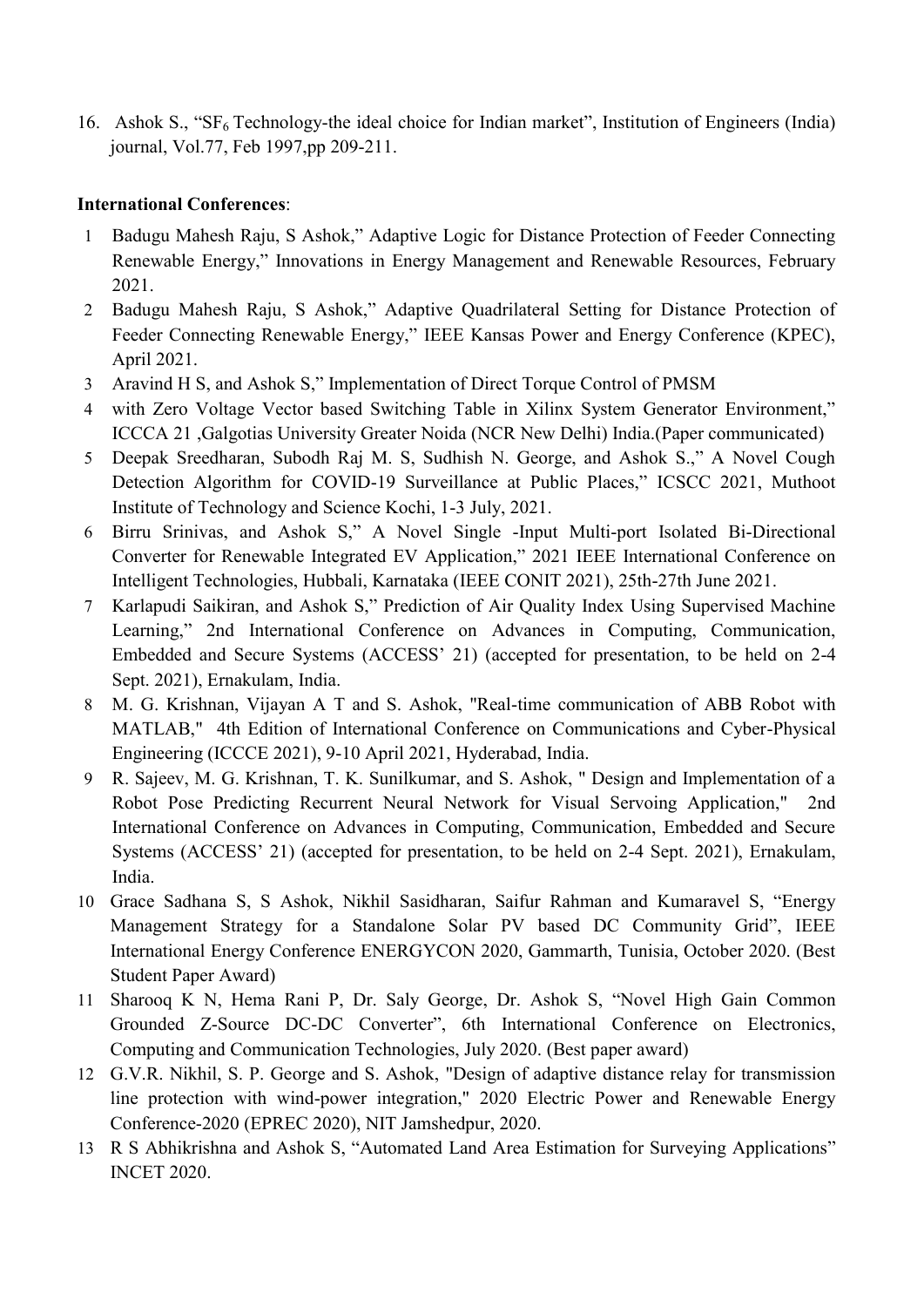- 14 Rijo Abraham and Ashok S, "Data-Driven Optimization of Torque Distribution Function for Torque Ripple Minimization of Switched Reluctance Motor", INCET 2020.
- 15 Ravishankar A N, Kumaravel S, Ashok S, "Bidirectional Dual-Input Single-Output DC-DC Converter for Electric Vehicle Charger Application" 2019 IEEE 8th Global Conference on Consumer Electronics (GCCE 2019), October 15-18, Osaka, Japan.
- 16 Megha G Krishnan and Ashok S, "Kinematic Analysis and Validation of an Industrial Manipulator" IEEE TENCON 2019, 17-21 Oct. 2019, Hotel Grand Hyatt, Bolgatty, Kochi.
- 17 Vinu Thomas, Kumaravel S, Ashok S., "Reduction of Frequency Oscillations in Solar PV Microgrid using Virtual Synchronous Machines" 2019 International Conference on Power Electronic Applications and Technology in Present Energy Scenario, Aug 29-31, 2019, NIT Karnataka, Surathkal.
- 18 Hadif Abdul, Vinu Thomas, Kumaravel S, Ashok S., "Performance Comparison of Root-Finding Algorithms for Solar PV Emulator", 2019 International Conference on Power Electronic Applications and Technology in Present Energy Scenario, Aug 29-31, 2019, NIT Karnataka, Surathkal.
- 19 Syam Sundar, Hema Rani, K Manikanta, Ashok S., Saly George, "Modified Non-Inverting Buck-Boost PFC Converter with One Cycle Current Control Strategy", 2019 International Conference on Power Electronic Applications and Technology in Present Energy Scenario, Aug 29-31, 2019, NIT Karnataka, Surathkal.
- 20 Alakesh Narzary, Ashok S, "Real-Time Monitoring Of Conveyor Sorting using Computer Vision and IoT", ICICICT 2019, Vimal Jyothi Engineering College, Kannur,July 5-6, 2019.
- 21 Jahfar Saddhique MA, Ashok S, Sandeep J, Deepthi S "Position Sensorless Control of BLDC Motor for Powertrain Applications ", ICICICT 2019, Vimal Jyothi Engineering College, Kannur, July 5-6, 2019.
- 22 Akash C Babu, Ashok S, Sandeep J "FPGA based speed controller for 8/6 switched reluctance motor using hysteresis controller", ICICICT 2019, Vimal Jyothi Engineering College, Kannur,July 5-6, 2019.
- 23 Aditya Ranjan Brahma, Vinu Thomas, Kumaravel S, Ashok S., "Impact of System Parameters on the Performance of Synchronverter", IEEE TENSYMP 2019, June 7-9, 2019, Kolkata.
- 24 Vinu Thomas, Kumaravel S, Ashok S., "Virtual Synchronous generator and its comparison to Droop Control in Microgrids", International Conference on Emerging Trends in Engineering, Science and Technology, January 2018, GEC Thrissur.
- 25 Hema, R.P., Navasree, S., George, S., Ashok, S. "Closed Loop Control of Multi Input DC to DC Converter for DC Microgrid", Proceedings of the 2018 International Conference on Current Trends towards Converging Technologies, ICCTCT 2018
- 26 Anjali Gautam and Ashok S., "Problem Diagnostic Method for IEC61850 MMS Communication Network", BPPIMT National Conference on Control, Signal processing and Energy Systems, Kolkata, Nov 16-18, 2018.
- 27 Sigi C Joseph, Ajlif A. Mohammed, S. Ashok, P. R. Dhanesh, "Battery Management System for DC Nanogrid" NPSC 2018, 20th National Power Systems Conference, NIT, Tiruchirappalli, Dec 14-16,2018.
- 28 Sigi C Joseph ,Ajlif A. Mohammed, S. Ashok, P. R. Dhanesh "Smart Power Management for DC Nanogrid Based Building" RAICS 2018., IEEE International Conference on Recent Advances in Computational Systems 6-8 Dec 2018, Trivandrum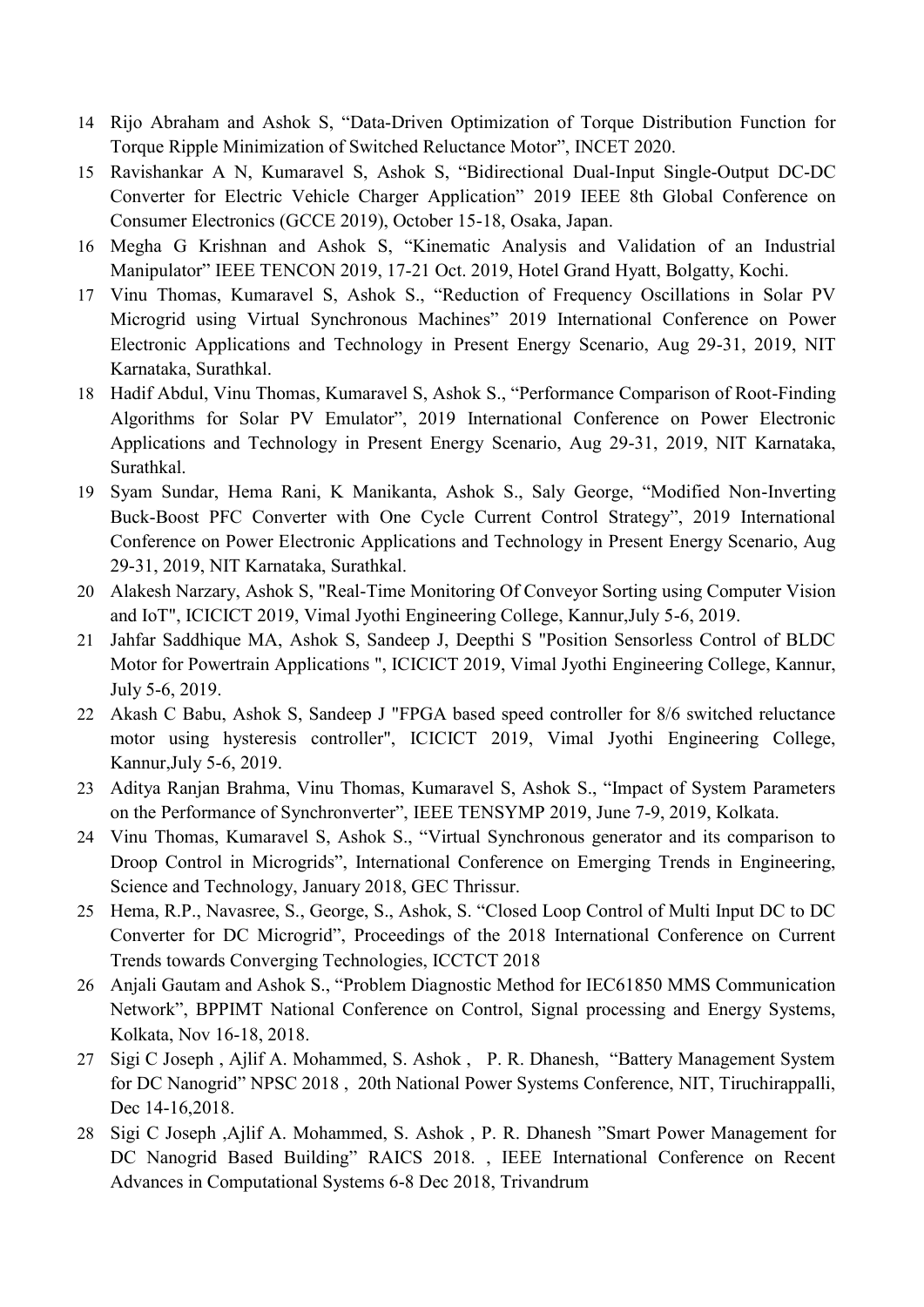- 29 Mariya Fasvi P and Ashok S., "A Novel Fault Location Technique for AC Microgrids" 4th I2CT IEEE Conference, SDMIT Ujire, Mangalore,India .
- 30 Kumaravel S., Vinu Thomas, Sandeep K. Tripathy and Ashok S, "Performance Analysis of a Z-Source Inverter with Controller for Autonomous System Application" IEEE 7th International Conference on Power and Energy (PECon) , December 2018, Kuala Lumpur, Malaysia.
- 31 Sandeep J., Deepthi S. Nair, Saly George, Ashok S., Jagadanand G. and Rijil Ramchand, "Performance Comparison of Direct Torque Controlled Permanent Magnet Machines", IECON 2018, Washington DC, 21st to 23rd October 2018.
- 32 S. P. George and S. Ashok, "Protection coordination for grid connected wind farms using multiagent systems in smart grid environment," 2018 IET 14th International Conference on Developments in Power System Protection (DPSP 2018), Belfast, 2018.
- 33 Megha G Krishnan, Ashok S, "Adaptive Gain Control law for Visual Servoing of 6DOF Robot Manipulator", International Conference on Control, Power, Communication and Computing Technologies (ICCPCCT 2018),  $23<sup>rd</sup> - 24<sup>th</sup>$  March 2018.
- 34 Haritha, Kumaravel S, Ashok S, "Performance Comparison of PI, PID and Fuzzy Logic Controllers In Solid State Transformers for Wind Power Interfacing" 2018 2nd International Conference on Green Energy and Applications (ICGEA), Singapore , March 2018
- 35 Priya P, Ashok S, "IIR Digital Filter design using Xilinx System Generator for FPGA implementation", International Conference on Communication and Signal Processing - ICCSP' 18,  $3<sup>rd</sup> - 5<sup>th</sup>$  April 2018 Melmaruvathur, Tamilnadu .
- 36 Hemant Khare, Vinu Thomas, Kumaravel S., Ashok S. "Small Signal State Space Analysis of Virtual Synchronous Machine with Cascaded Voltage and Current Control Loops" in International conference on Power And Energy System: Towards Sustainable Energy-2018, Amrita University, Bangalore.
- 37 Tummati Vijayakumar, Vinu Thomas, Kumaravel S, Ashok S.:"Performance of Virtual Synchronous Machine in Autonomous Mode of Operation, ICREGA'2018, United Arab Emirates, Feb 26, 2018 - Feb 28, 2018
- 38 Gayathri M S, Ravishankar A N, Kumaravel S, Ashok S, "Battery Condition Prognostic System using IoT in Smart Micro grids" 3rd International Conference IoT: Smart Innovation and Usages(IoT-SIU 2018), Feb. 24-25, 2018 Birla Institute of Applied Sciences, Bhimtal, Nainital, India.
- 39 Gayathri M S, Ravishankar A N, Ashok S, Kumaravel S "Crypto-Secured End to End Data Transfer Protocol for IoT Communications", 13<sup>th</sup> International Conference on Industrial and Information Systems(ICIIS 2018), IIT Ropar.
- 40 Priya P, Ashok S, "Wavelet based Phasor Measurement Unit", 13<sup>th</sup> International Conference on Industrial and Information Systems(ICIIS 2018), IIT Ropar.(communicated)
- 41 Pratibha E and Ashok S, "Torque ripple minimization in 8/6 switched reluctance motor using DTC", Second International Conference on Green computing and Internet of Things, GAT Bangalore, 16-18 August 2018.
- 42 Jithin T J, Prasanth P, Meheranusha V, Vikas Gautam, Kumaravel S, S Ashok, "A sensitivity analysis on performance of a typical single axle battery electric vehicle", International Conference on Power, Energy, Control and Transmission Systems (ICPECTS) 2018.(presented)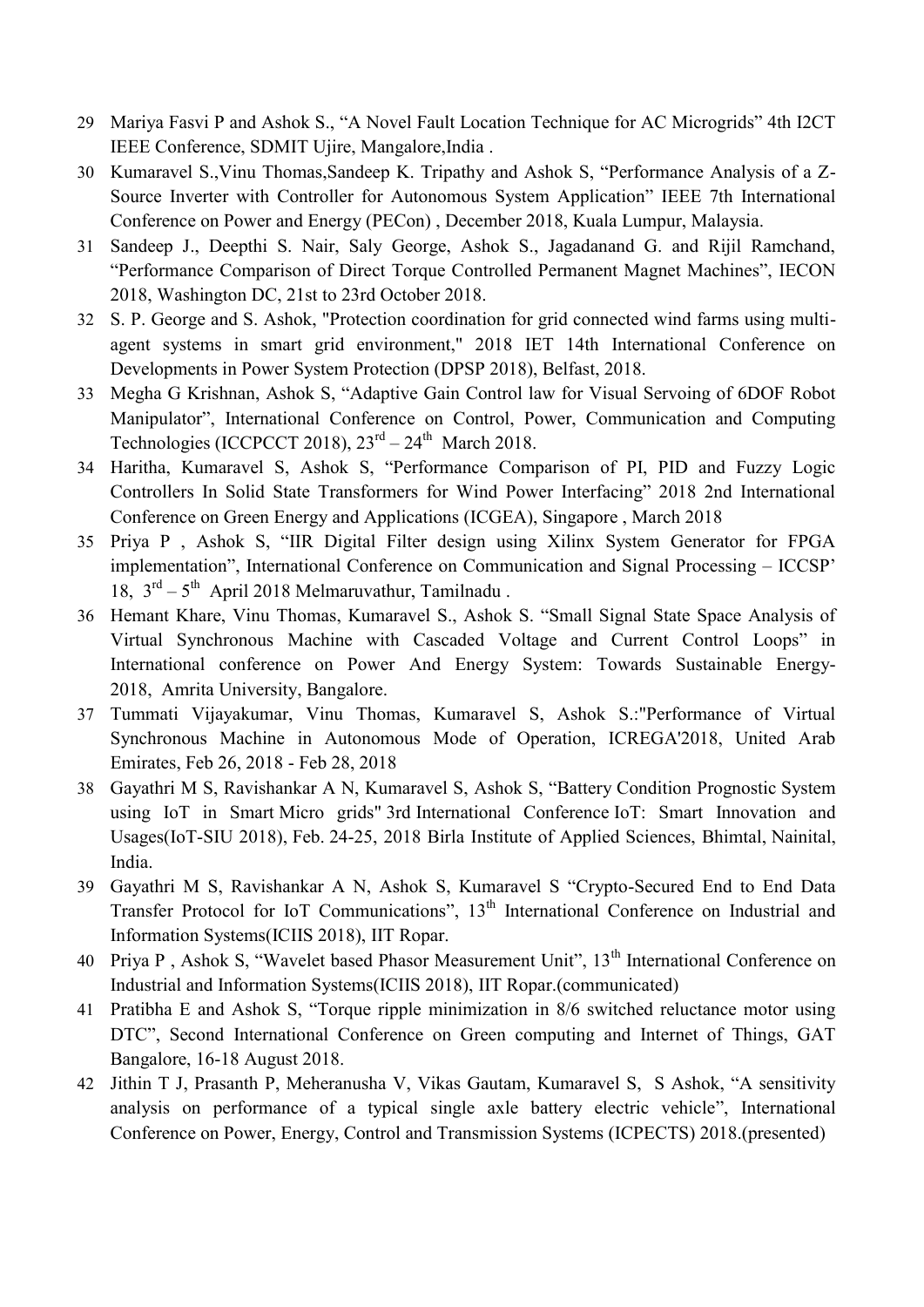- 43 Joseph P Varghese, Ashok S, Kumaravel S., "Optimal Siting and Sizing of DGs for Congestion Relief in Transmission Lines", IEEE PES ASPEEC 2017, Le Meredian, November 8-10, 2017 Bangalore, India.
- 44 Sandeep J, Deepthi S Nair, Saly George, Ashok S, Jagdanand G and Rijil Ramachand,' Sensorless Algorithm for a Hysteresis current controlled VSI fed PMSM Drive" 43<sup>rd</sup> Annual conference of IEEE of IEEE Industrial Electronics Society, IECON 2017, Beijing, China.(presented)
- 45 Abhilash T.Vijayan and Ashok S., "Integrating visual guidance and feedback for an industrial robot". 2<sup>nd</sup> International Conference on Control and Robotics Engineering (ICCRE), 2017, Bangkok, Thailand, 1-3 April 2017.
- 46 S. P. George and S. Ashok, "Overcurrent relay coordination in a real system with wind farm integration using hybrid genetic algorithm approach," 2017 IET International Conference on Resilience of Transmission and Distribution Networks (RTDN 2017), Birmingham, 2017, pp.1- 6.
- 47 Sigi C Joseph, Ashok S and P R Dhanesh, "Low voltage direct current(LVDC) nanogrid for home application", 2017 IEEE Region 10 Symposium (TENSYMP), 14 Jul - 16 Jul 2017 ,Le Méridien, Cochin, India
- 48 Sigi C Joseph, Ashok S and P R Dhanesh, "An effective method of power management in DC nanogrid for building application", The International Conference on "Signal Processing, Informatics, Communication and Energy Systems (SPICES)", August 8-10, 2017.
- 49 Binvy Tom and Ashok S, "Solid state transformer for wind power interfacing", The International Conference on "Signal Processing, Informatics, Communication and Energy Systems (SPICES)", August 8-10, 2017.
- 50 Chaitanya S. Gajbhiye, Megha G Krishnan, Kumaravel S., Ashok S. "Fuzzy Arduino Based Control Strategy for Human Safety in Industrial Robots", The International Conference on "Signal Processing, Informatics, Communication and Energy Systems (SPICES)", August 8-10, 2017.
- 51 Akhila A.L, Rohikaa Micky, Adnan Mohemmed, Elizabeth. P. Cheriyan, Ashok. S, "Implementation of an Algorithm for Phasor Estimation and System Parameters for an FPGA based PMU" The International Conference on Signal Processing, Informatics, Communication and Energy Systems (SPICES), August 2017.
- 52 Adnan Mohemmed, Rohikaa Micky, Akhila A.L, Ashok. S, "Open Source Implementation of IEEE C37.118-2011 Protocol and Serial Communication Interface for an FPGA based Phasor Measurement Unit " IEEE International Conference on Recent Trends In Electronics Information Communication Technology, May 19-20,2017.
- 53 Gokul Krishnan, Emmanuel Babu P, Ashok. S. and Kumaravel S., "Design and control of a non isolated Bidirectional DC-DC converter for Energy Storage Application" IEEE International Conference on Recent Trends In Electronics Information Communication Technology, May 19- 20,2017.
- 54 Seema Kumari and Ashok S. "Design of Controller for speed regulation and reduction of tqrque ripple in 6/4 Switched Reluctance motor", International International Conference on Intelligent Techniques in Control, Optimization & Signal Processing, INCOS'17, March 23-25, 2017.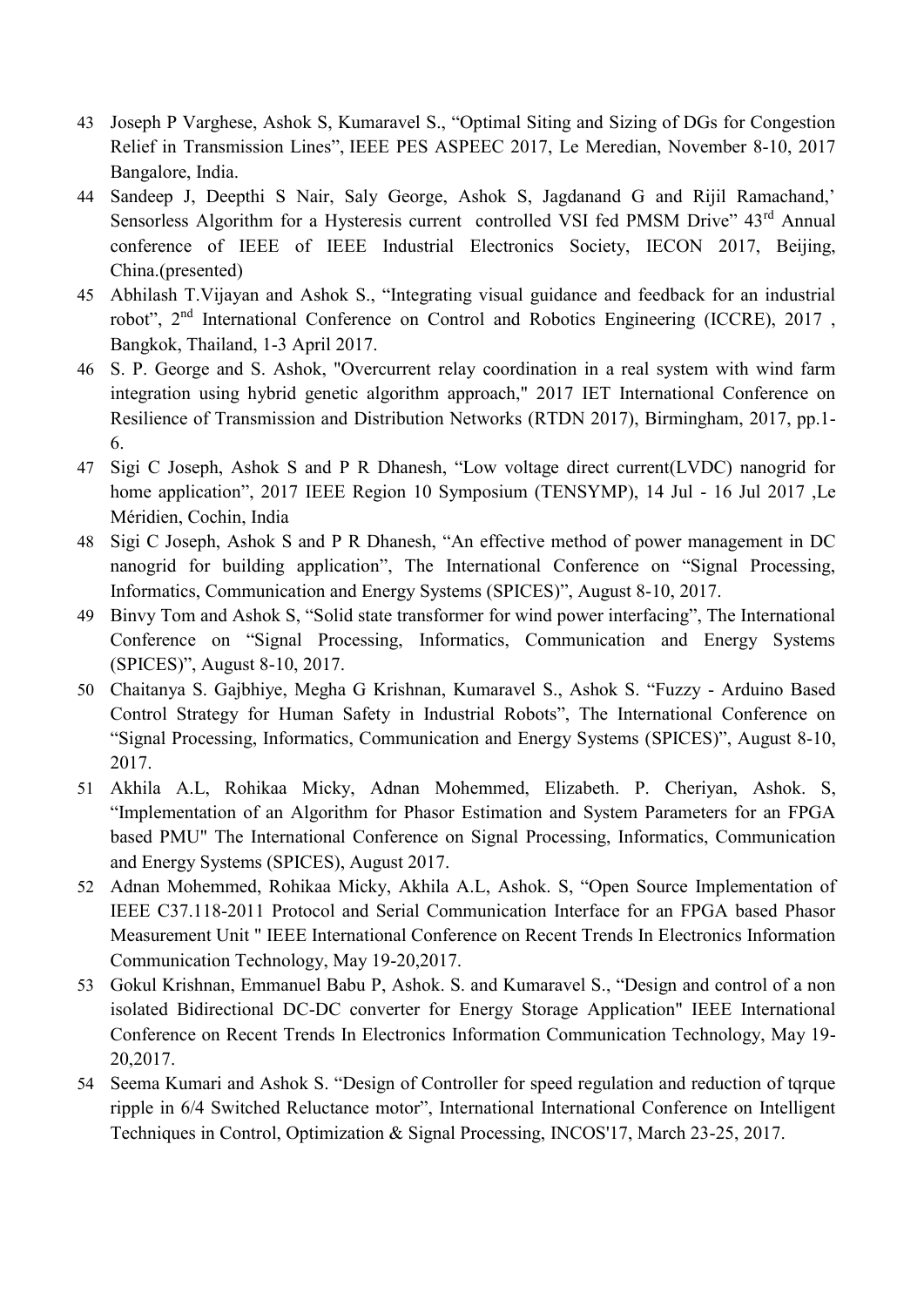- 55 Anoop John, Sibi Krishnan, Ashok. S., "Sensitivity of Design Parameters on SOC and Fuel Efficiency of HEV" IEEE International Conference on computation of Power, Energy, Information and Communication, March 22-23, 2017 Kanchipuram, Tamil Nadu.
- 56 Ravishankar A.N., Ashok S. and Kumaravel S. "Effects of demand side management and storage on renewable energy penetration to the grid", Third IEEE International Conference on Advances in Electrical, Electronics, Information, Communication and Bio-Informatics (AEEICB17), Prathyusha Engineering College, Chennai, Feb 27-28, 2017.
- 57 Grace Sadhana S., Ashok S., and Kumaravel S. "Small Signal Stability Analysis of Grid Connected Renewable Energy Resources with the Effect of Uncertain Wind Power Penetration", 1st International Conference on Power Engineering, Computing and Control, PECCON-2017, 2- 4 March 2017, VIT University, Chennai.
- 58 Sandeep J, Ashok S and Rijil Ramachand, "Online computation of error band for Hysteresis current controlled reactive current compensators", IEEE International Conference on Power Electronics, Drives and Energy systems, , December  $14<sup>th</sup>$  -17<sup>th</sup>, 2016.
- 59 Rohit K. Mathew, Ashok S.and Kumaravel S. "Resilience Assessment using Microgrids in Radial Distribution Network" 2016 IEEE 7th Power India International Conference (PIICON), 25-27 November 2016.
- 60 Rohikaa Micky. R, Lakshmi.R., Sunitha.R and Ashok.S "Generation Adequacy Assessment for Microgrid with ESS" 2016 IEEE 7th Power India International Conference (PIICON), 25-27 November 2016.
- 61 Sujo P. George and Ashok.S "Over Current Relay Coordination of Modified IEEE Test Systems with Distributed Generation Using Genetic Algorithm Approach" 2016 IEEE 7th Power India International Conference (PIICON), 25-27 November 2016.
- 62 Rohikaa Micky R., Lakshmi R, Sunitha R and Ashok S., "An islanding detection algorithm for a microgrid setup based on decision trees using synchro phasor data", Energy Systems Conference 2016: 21st Century Challenges, 14-15 June 2016, organized by Elsevier and The Energy Institute, QEII Centre, Westminster, London, UK.
- 63 Sujo P George, Ashok S "Impact of Distributed Generations on Grid Connected Transformer Differential Protection", Energy Systems Conference 2016: 21st Century Challenges, 14-15 June 2016, organized by Elsevier and The Energy Institute, QEII Centre, Westminster, London, UK.
- 64 Sandeep J, Ashok S and Rijil Ramachand, "Carrier Based Space Vector Modulation for Matrix Converters", IEEE First International Conference on Power Electronics, Intelligent Control and Energy Systems, ICPEICES 2016, Delhi Technological University, July 4<sup>th</sup> -6<sup>th</sup>, 2016
- 65 Emmanuel Babu P and Ashok S., "Shaft Torque Estimation Method for In-service Underloaded Induction Motors", IEEE First International Conference on Power Electronics, Intelligent Control and Energy Systems, ICPEICES 2016, Delhi Technological University, July 4<sup>th</sup> -6<sup>th</sup>, 2016.
- 66 Sivaprasad A, Gangavarapu Guru Kumar, Kumaravel S, and Ashok S., "A Novel Bridge Type DC-DC Converter for Hybrid Energy Source Integration", IEEE First International Conference on Power Electronics, Intelligent Control and Energy Systems, ICPEICES 2016, Delhi Technological University, July 4<sup>th</sup> -6<sup>th</sup>, 2016.
- 67 Kumaravel S., Sivaprasad A and Ashok S, "A fuzzy controller for a DC/DC converter to integrate different power characteristic sources," 2016 IEEE 25th International Symposium on Industrial Electronics (ISIE), Santa Clara, California, USA, 2016, pp. 550-555.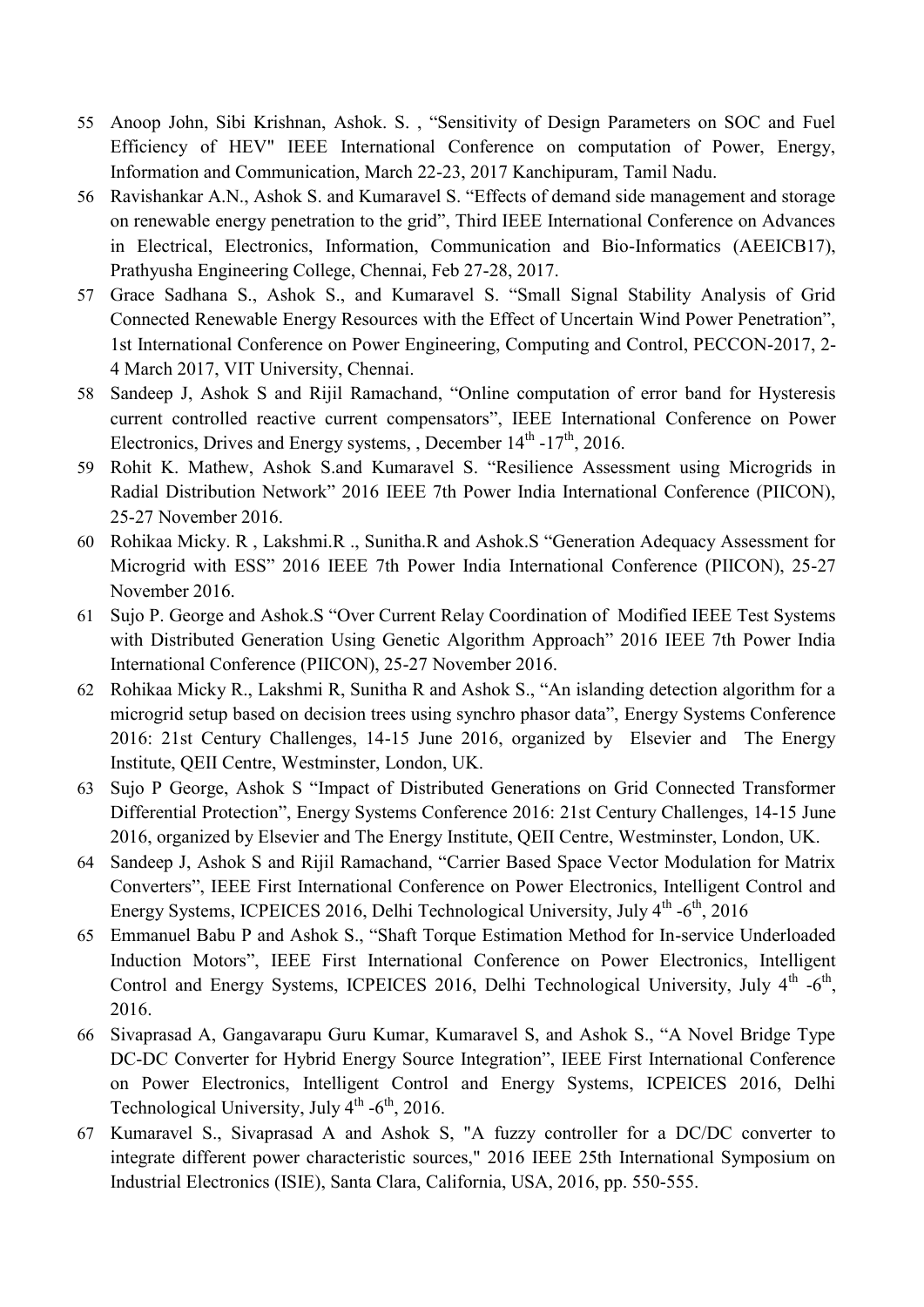- 68 Peter K A and Ashok S., "Design and Implementation of an efficient Regenerative Braking System for a PMSM Drive", 3rd International Conference on Electrical Energy Systems (ICEES 2016), SSN College of Engineering, Chennai, March  $17<sup>th</sup>$  -19<sup>th</sup>, 2016.
- 69 Abhilash T. Vijayan and Ashok S., "A Hybrid Approach in Robot Visual Feedback", International Conference on Circuit, Power and Computing Technologies, Nooral Islam college, Kanyakumari, March 18<sup>th</sup> -19<sup>th</sup>, 2016.
- 70 Deepak Kumar Panda and Ashok S., "Sensorless speed estimation of Linear Induction motor under Variable discrete loading using MRAS Observer", IEEE International Conference on Electrical, Electronics and Sustainable Energy System, Sultanpur, March 11-12, 2016.
- 71 Rohit K. Mathew, Ashok S. and Kumaravel S., "Resilience Assessment of Electric Power Systems: A Scoping Study", 2016 IEEE Students' Conference on Electrical, Electronics and Computer Science, MANIT Bhopal, 5<sup>th</sup>-6<sup>th</sup> March 2016.
- 72 Lakshmi R, Rohikaa Micky R., Ashok S and Sunitha R, "Assessment of Voltage Stability in Microgrid", International Conference on Electrical, Electronics and Optimization Techniques(ICEEOT), DMI College of Engineering Chennai, 3<sup>rd</sup> -5<sup>th</sup> March, 2016.
- 73 Anuranj N J, Rohit K. Mathew, Ashok S and Kumaravel S., "Resiliency based Power Restoration in Distribution Systems using Microgrids",  $6<sup>th</sup>$  IEEE International Conference on Power Systems (ICPS 2016), IIT Delhi, 4- 6 March 2016.
- 74 Dilshad and Ashok S., "An energy loss model based temperature estimation of permanent magnet synchronous motor(PMSM)", International Conference on Advances in Electrical, Electronics, Information, Communication and Bio-Informatics (AEEICB16), Prathyusha Institute of Technology and Management, Chennai, Feb 27-28, 2016.
- 75 Vinu Thomas, Kumaravel S and Ashok S., "Control of Parallel DC-DC Converters in a DC Microgrid Using Virtual Output Impedance Method", International Conference on Advances in Electrical, Electronics, Information, Communication and Bio-Informatics (AEEICB16), Prathyusha Institute of Technology and Management, Chennai, Feb 27-28, 2016.
- 76 Sivaprasad A, Gangavarapu Guru Kumar, Kumaravel S, and Ashok S., "Integration of solar PV/battery hybrid system using dual input DC-DC converter", 2016 Biennial International Conference on Power and Energy Systems: Towards Sustainable Energy (PESTSE), Bangalore, 2016, pp. 1-5.
- 77 Sujo P George and Ashok S., "Multi-agent based Adaptive Relaying for Distribution Network with Distributed Generation" IEEE International Conference on Energy, Power and Environment (ICEPE 2015), NIT Meghalaya, June 12-13, 2015.
- 78 Rohit K. Mathew, Ashok S. and Kumaravel S, "Impact of Rooftop Solar PV based DG on Reliability of Distribution Systems" IEEE International Conference on Energy, Power and Environment (ICEPE 2015), NIT Meghalaya, June 12-13, 2015.
- 79 Sreeram R. Kurup and Ashok S., "Grid Restoration Planning after a total Blackout", presented in ICCC, 2015, CET Trivandrum.
- 80 Abhilash T. Vijayan and Ashok S., "A stable switched visual servoing with supervisory control", IEEE international Conference ICIC 2015, COEP Pune, June 2015.
- 81 Rohit K. Mathew, Ashok S. and Kumaravel S., "Analyzing the effect of DG on Reliability of Distribution Systems", IEEE International Conference on Electrical, Computer and Communication Technologies, Coimbatore, 05-07 March 2015.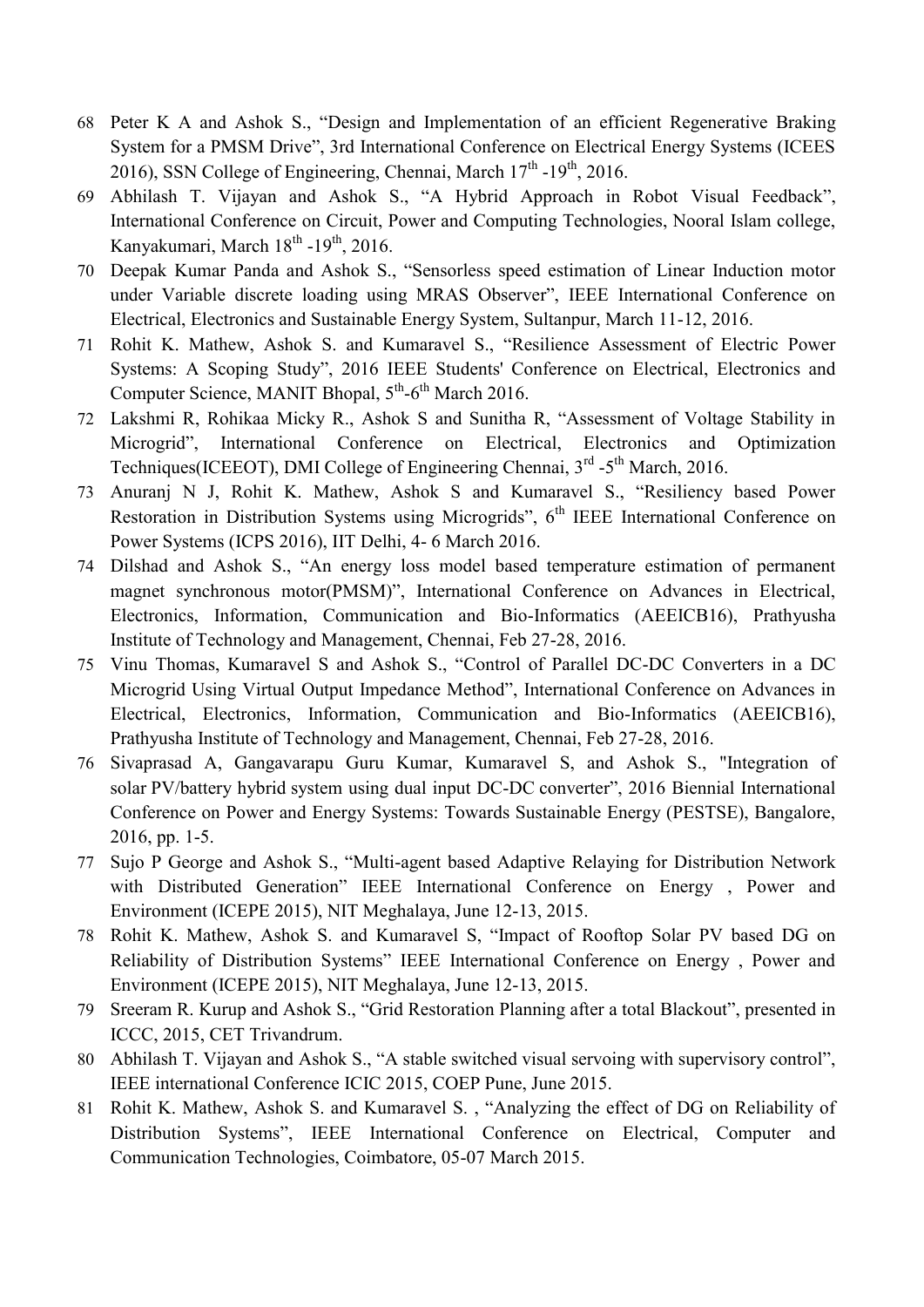- 82 Sreeram R. Kurup and Ashok S., "Performance of Hydro Power Plants during black start and Islanded operation", IEEE International Conference on Signal Processing, Informatics, Communication and Energy Systems, NIT Calicut, February 2015.
- 83 Subhadeep Paladhi and Ashok S., "Solid state Transformer Application in wind based DG system" IEEE International Conference on Signal Processing, Informatics, Communication and Energy Systems, NIT Calicut, February 2015.
- 84 Sivaprasad A, Jijo Joseph, Kumaravel S., and Ashok S., "Design and analysis of a dual input DC-DC converter for Hybrid Electric Vehicle", IEEE International Conference on Signal Processing, Informatics, Communication and Energy Systems, NIT Calicut, February 2015.
- 85 Ajay Babu and Ashok S., "Suitability of T-source inverter based vector controlled drive for Parallel Mild Hybrids", IEEE International Conference on Signal Processing, Informatics, Communication and Energy Systems, NIT Calicut, February 2015.
- 86 Rohikaa Mickey, Sujith KK, Vipin V, Radhuna Ramachandran, Aruna Eranhikkal, Joseph Abraham and Ashok S., "Analysis of Internal Unbalancing Current in Distribution Transformer", IEEE International Conference on Signal Processing, Informatics, Communication and Energy Systems, NIT Calicut, February 2015.
- 87 Rajana Sravanakumar, Sivaprasad A, Kumaravel S and Ashok S, "Development of Dual Input-Single Output High Frequency Transformer Coupled DC-DC Converter for Renewable Energy Integration",ICE/IEEE International Technology Management Conference, June 2015, Belfast, Northern Ireland.
- 88 Sivaprasad A, Kumaravel S, Ashok S, "Comparison of Two Dual Input DC-DC Converter Topologies for Renewable Energy Integration", International Conference on Electrical, Electronics and computer engineering - ICEECE ‗15,Vivekanandha college of engineering for women, Thiruchengode, Tamilnadu.
- 89 Sanjoy Paik, M.P.Nandakumar and S.Ashok,"Model Development and Adaptive Control Implementation of a 3-Axis Platform stabilization System", International Conference on Smart Technologies and Management for Computing, Communication, Controls, Energy and Materials (ICSTM), pp.597-602, 6-8 May 2015.
- 90 Ashwin D, Manglesh Dixit, Vinila Chavan, Ashok S, "Design optimization of 15 kW, 2-pole induction motor to achieve IE4 efficiency level with copper die-casting", IEEE International Conference on Technological Advancements in Power and Energy (IEEE TAP Energy 2015) by IEEE Kerala Section and Amrita Vishwa Vidyapeetham, Kollam. (Accepted).
- 91 O.D. Naidu, Neethu George, S. Ashok, 'An Accurate Impedance Based Fault Location Method for Radial Distribution Systems' IEEE International Conference on Technological Advancements in Power and Energy (IEEE TAP Energy 2015) by IEEE Kerala Section and Amrita Vishwa Vidyapeetham, Kollam. (Accepted).
- 92 Anitha Varghese, Hariram Satheesh, Simi Valsan, Greeshma Sekharan, "Performance Analysis of ZigBee for Energy Transmission Monitoring in Smart Grids", in CoCoNet 2015, Trivandrum.
- 93 Aakrati Agarwal, Sudheer A P, Ashok S, "Ant Colony Based Path Planning for Swarm Robots", AIR July 02-04, Goa, India
- 94 Ajay Babu and Ashok S., "Comparison of T source inverter and voltage source inverter based drives for parallel hybrids", International Conference on Advances in Green Energy (ICAGE), pp-138-143, 17-18 December 2014.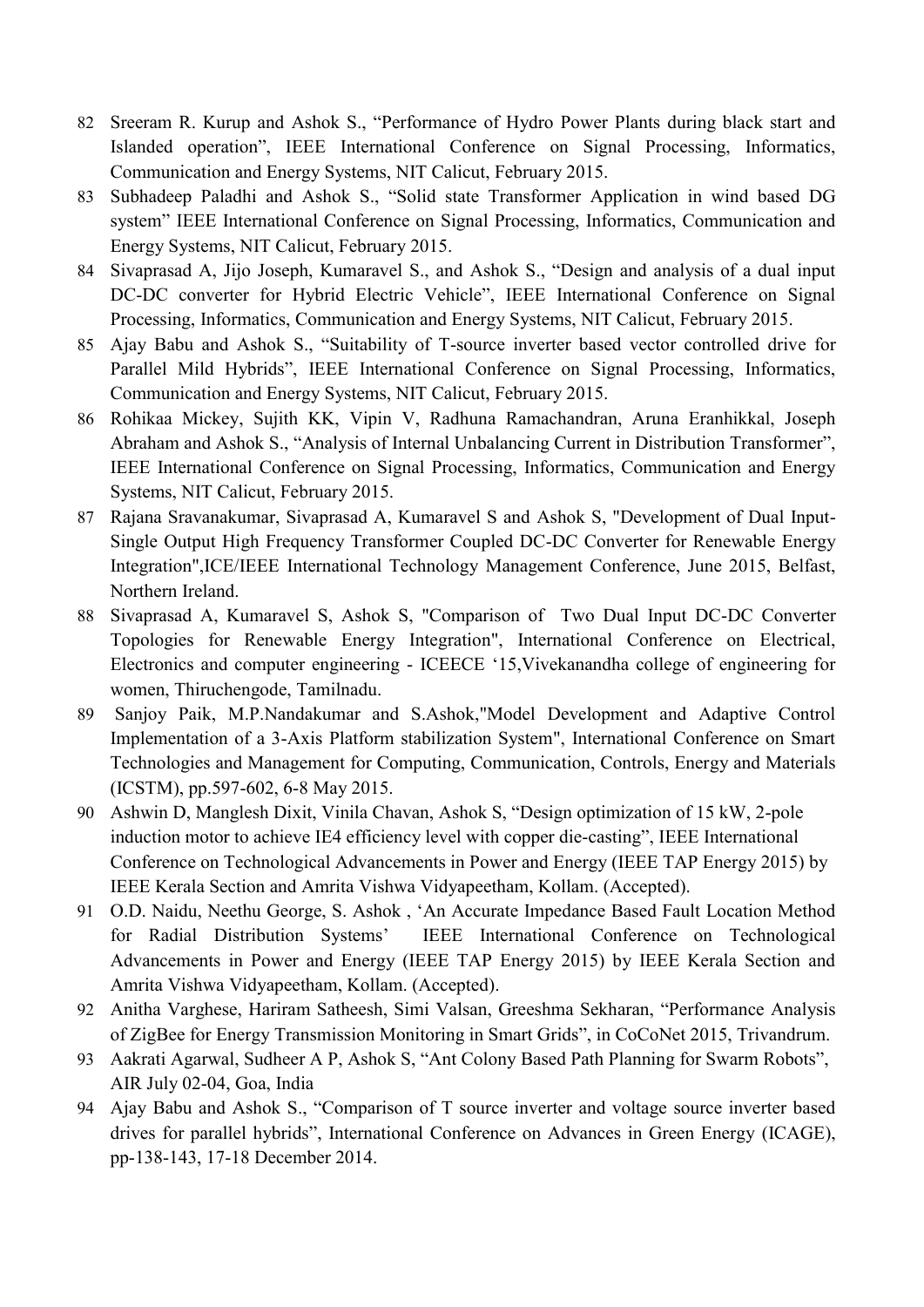- 95 Sandeep Kumar Palo, A.P Sudheer, and S. Ashok."Vision Based Mobile Robotic Simultaneous Localization And Mapping" in *3rd IRF International Conference*, May-2014, Goa, India, pp. 50- 54. IRAJ, 2014.
- 96 Atheena Charly, Ashok S., "Development of inbuilt energy management controller for smart meter", *IEEE International Conference on Advanced Control, Communication and Computing Technologies,* Ramanathapuram, May 2014
- 97 Ashwin T, Ashok S., "Automation of rolling stock examination", *IEEE International Conference on Advanced Control, Communication and Computing Technologies,* Ramanathapuram, May 2014
- 98 Vipil Vinod, Jayalakshmi Surendran, S Ashok, "Comparison of fundamental matrix calculation methods for rectification of stereo images", *International Conference on Computer Science*, *Electronics and Communication Engineering ICCECE,* 27th April 2014, Pune
- 99 Vipin Krishna R, Megha G Krishnan and S. Ashok, "Synchronised phasor measurement unit", *International conference on power, signals, control and computations, EPSCICON 2014*
- 100 Rajeev T and Ashok S., "Demand Management of Electric Vehicle Charging System based on Cloud Computing Framework", ITEC ASIA PACIFIC 2014, August 2014.
- 101 Vasanthi V. and Ashok S., "Investigations on regenerated energy during braking in electric traction system", ITEC ASIA PACIFIC 2014, August 2014.
- 102 Ajay Babu and Ashok S., "Selection of Vehicle configuration: Based on weight and performance Constraints", ITEC ASIA PACIFIC 2014, August 2014.
- 103 Babu A. and Ashok S., "A Novel Index for Batteries in Hybrid Electric Vehicles", IEEE Conference, In proceedings of *International Conference 2014 Power and Energy Systems: Towards Sustainable Energy (PESTSE 2014)*, 13-15 March, 2014
- 104 Das J, S. Ashok, "Industrial Power Wheeling and Optimum Power Interchange Under [Availability Based Tariff](http://people.rajagiritech.ac.in/janim/publications/industrial-power-wheeling-and-optimum-power-interchange-under-availability-based)", *Third International Conference on Advances in Computing and Communications* in Kakkanad, Kerala : p. 320 – 323, 2013.
- 105 Das J, Ashok S. "[Optimum Operation of a cogeneration facility using Genetic Algorithm](http://people.rajagiritech.ac.in/janim/publications/optimum-operation-cogeneration-facility-using-genetic-algorithm)", *International Multiconference on Automation, Computing, Control, Communication and Compressed Sensing*, in Palai, Kerala.2013, Page(s): 184 - 189
- 106 Vasanthi V., Ashok S., "Performance investigation of constant boost controlled Z-source inverter fed locomotive drive" *,India Conference (INDICON)*, 2013 Annual IEEE , Dec. 2013
- 107 Sujo P George, S Ashok and M N Bandyopadhyay, "Impact of Distributed Generation on Protective Relays‖ *IEEE Sponsored International Conference on Renewable Energy and Sustainable Energy, ICRESE 13,* Coimbatore, Pages 380-385, December , 2013
- 108 Thanusree Dalai and S. Ashok, " Development of cost-effective GPRS based telematics module", *International Conference on emerging research in computing, information, communications & applications, ERCICA 2013*
- 109 S. Kumaravel, S. Ashok and P. Balamurugan, "Techno-Economic Feasibility Study of Biomass Based Hybrid Renewable Energy System for Microgrid Application", International Conference on Green Technologies-ICGT12, Trivandrum, Dec 18-20, 2012
- 110 Vasanthi V., Ashok S., "Performance Evaluation Of Z Source Inverter Fed Locomotive Drives With Different Control Topologies ", IEEE International Conference on Power Electronics, Drives and Energy Systems (PEDES 2012) -16-19 Dec 2012, Bangalore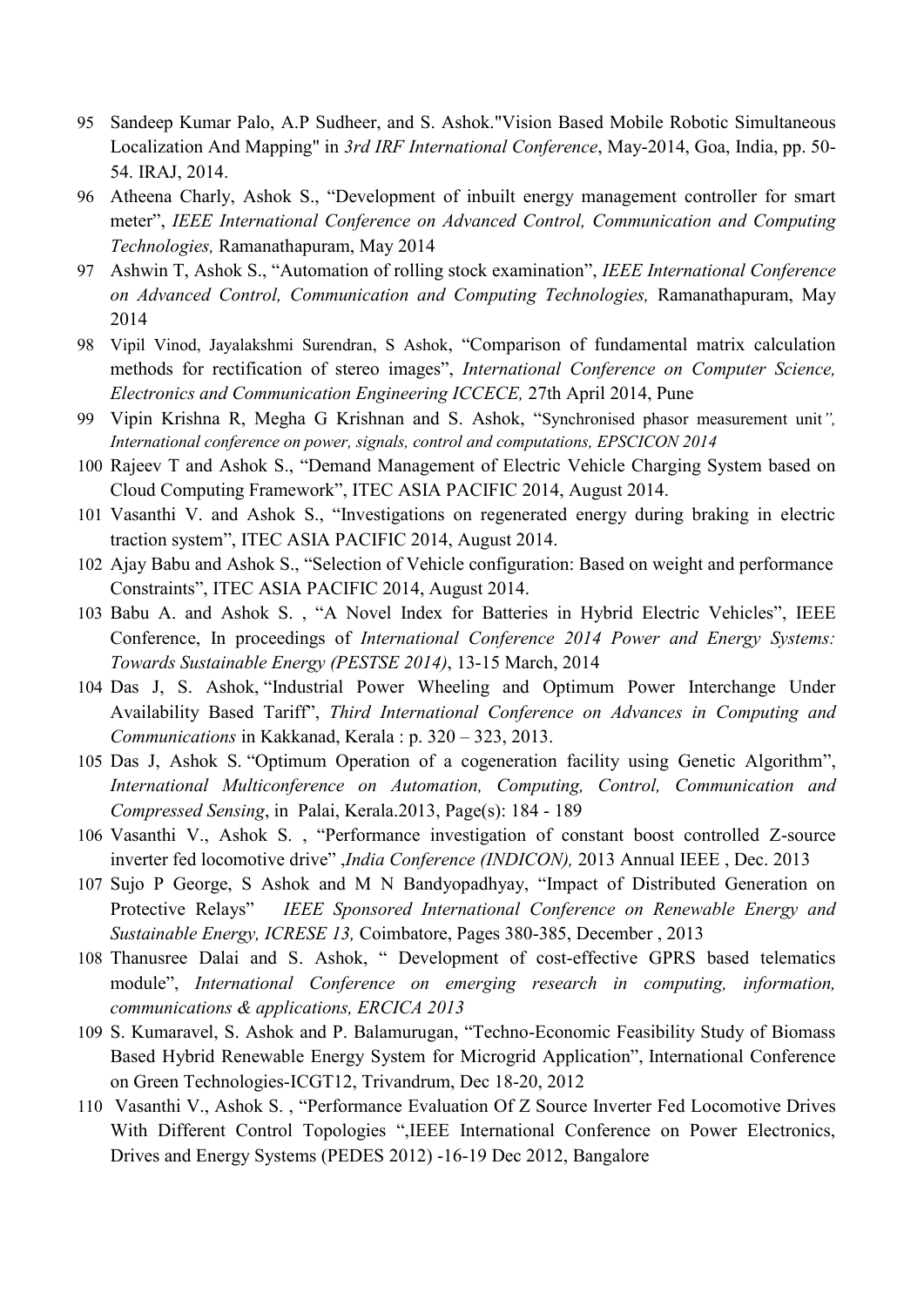- 111 Babu, A.; Ashok, S., "Algorithm for selection of motor and vehicle architecture for a Plug-in Hybrid Electric Vehicle," India Conference (INDICON), 2012 Annual IEEE , pp.875-878, 7-9 Dec. 2012
- 112 Rajeev T., Ashok S, "Operational Flexibility in Smart grid through Cloud computing", in proceedings of International symposium on Cloud and Services Computing-2012
- 113 Shiyas P.R., Kumaravel S. and Ashok S., "Fuzzy controlled dual input dc/dc converter for solar/wind hybrid energy system", Proc. of the IEEE Conference on Electrical, Electronics and Computer Science*,* Bhopal, India, March 2012
- 114 Divya N.S., Kumaravel S. and Ashok S., "Grid connected photovoltaic system using 15-level cascaded H-bridge inverter" *Proc.* of the International Conference on Renewable Energy Utilisation, CIT*,* Coimbatore, India, January 2012
- 115 MishigaV., Seshadhri S., S. Ashok, S. Ramaswamy, R. Ayyagari "An Analytical Framework for Analysis and Design of Networked Control Systems with Random Delays and Packet Losses" Electrical and Computer Engineering (CCECE), 2012 25th IEEE Canadian Conference on, 2012
- 116 Krishnan M.G.; Ashok, S., "Implementation of recursive DFT algorithm for phasor measurement unit (PMU)," Engineering Education: Innovative Practices and Future Trends (AICERA), 2012 IEEE International Conference on , vol., no., pp.1,5, 19-21 July 2012
- 117 Abraham, A.P.; Ashok, S., "Gyro-accelerometric SAG analysis and online-monitoring of transmission lines using Line Recon Robot," India Conference (INDICON), 2012 Annual IEEE , vol., no., pp.1036,1040, 7-9 Dec. 2012
- 118 [Babu, A.](http://ieeexplore.ieee.org/search/searchresult.jsp?searchWithin=p_Authors:.QT.Babu,%20A..QT.&searchWithin=p_Author_Ids:37563425800&newsearch=true#_blank) , [Ashok, S.](http://ieeexplore.ieee.org/search/searchresult.jsp?searchWithin=p_Authors:.QT.Ashok,%20S..QT.&searchWithin=p_Author_Ids:38242473600&newsearch=true#_blank) , [Kumar R.S.,](http://ieeexplore.ieee.org/search/searchresult.jsp?searchWithin=p_Authors:.QT.Kumar,%20R.S..QT.&searchWithin=p_Author_Ids:38236605000&newsearch=true#_blank) "Preliminary design considerations towards building of a hybrid electric bicycle", Innovative Smart Grid Technologies - India (ISGT India), pp. 101 - 107, 2011.
- 119 Rajeev T., Ashok S, "A Cloud Computing Approach for Power Management of Micro grids" in proceedings IEEE PES Innovative Smart grid Technologies India(ISGT- India) 2011
- 120 Kumaravel S., Ashok S, "Adapted multilayer feedforward ANN based power management control of solar photovoltaic and wind integrated power system" in proceedings IEEE PES Innovative Smart grid Technologies India(ISGT- India) 2011
- 121 Kumaravel S. and Ashok S., "Design and Analysis of Multiple Input Power Conditioner for SolarPV/Wind Hybrid Energy System", Proc. of the Annual International Technical Conference, TENCON 2011, Bali Indonesia, November 2011
- 122 Kumaravel S. and Ashok S., "ANN Based Smart Controller for Solar-PV/Wind/Battery Hybrid Energy System", International Conference on Road Map for Smart Grid, organized by Central Power Research Institute (CPRI) Bangalore on 03-04, August 2011.
- 123 Vineet Koshy Philip, Siby Jose, Ashok S, "Application of OPC Protocol in Islanded Micro Grid Automation", Chennai and Dr.MGR University Second International Conference on Sustainable Energy and Intelligent System (SEISCON 2011) , Dr. M.G.R. University, Maduravoyal, Chennai, Tamil Nadu, India. July. 20-22, 2011.
- 124 Sandeep Jayprakash, Ashok S., "Cost Optimal Design of Micro Hydel Systems." IET SEISCON'11, Dr. M.G.R. University, Maduravoyal, Chennai, Tamil Nadu, India. July. 20-22, 2011.
- 125 Kumaravel S, Sriharibabu A., and Ashok S., "Robust Maximum Power Point Tracking Method for Photovoltaic Cells in MATLAB/Simulink GUI Environment using Neural Network".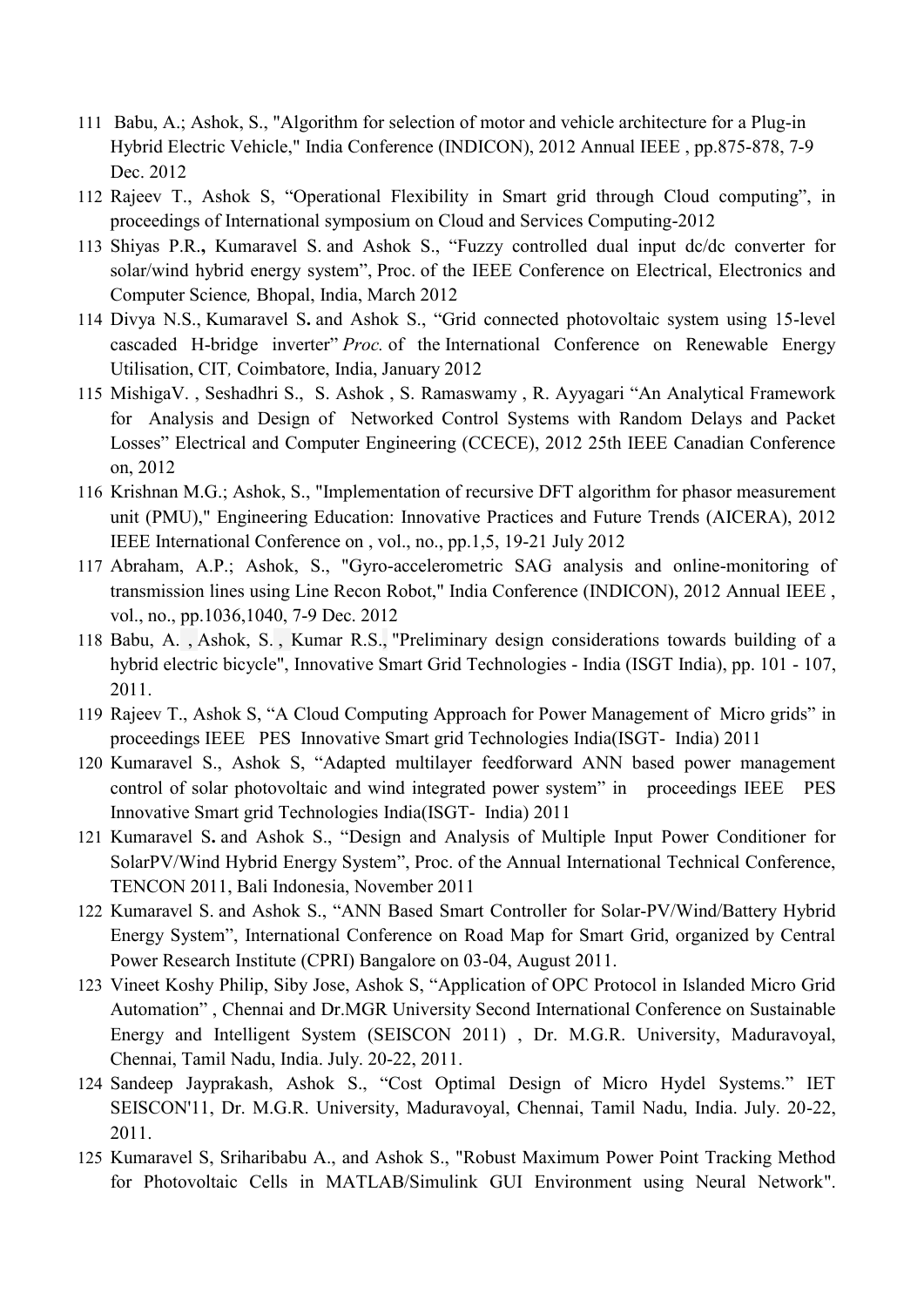Proceedings of 5th International Conference on Advances in Mechanical Engineering (ICAME-2011) organized by National Institute of Technology Surat, Surat on June  $6^{th} - 8^{th}$  2011

- 126 Kumaravel S**.** and Ashok S., "Residential-Scale Solar/Pico-Hydel/Wind Based Hybrid Energy System for Remote Area Electrification", international conference on Power Electronics and Instrumentation Engineering (PEIE 2010) Sep 07-09, 2010 in Kochi, Kerala, India.
- 127 Lekshmi Mohan and Ashok S., "Process optimization in chemical Industries", Int Conference on Advances in Energy Conversion(ICAECT), 2010, pp. 428-434.
- 128 Frieda Mohan and Ashok S., "DFT & DWT based relays for Transmission line Distance Protection", Int Conference on Advances in Energy Conversion(ICAECT), 2010, pp. 256-263.
- 129 Kumaravel S**.** and Ashok S., "Generation Unit Sizing and Cost Analysis of Solar/Pico-Hydel based Hybrid Energy Systems", 1st International Conference on Advances in Energy Conversion Technologies (ICAECT 2010)to be held at Manipal Institute of Technology, Manipal, Karnataka, Jan07 -10, 2010
- 130 H.S.V.S. Nunna and Ashok S., "Optimal Management of Microgrids", Innovative Technologies for an Efficient and Reliable Electric Supply(CITRES), 2010, pp.448-453.
- 131 Prabhath K, Kumaravel S**.**, Ashok S. and Jayaraj S., "Design and Unit Sizing of PV Powered Hybrid Thermoelectric Refrigerator", 1st International Conference on Advances in Energy Conversion Technologies (ICAECT 2010)to be held at Manipal Institute of Technology, Manipal, Karnataka, Jan07 -10, 2010.
- 132 Balaji M. and Ashok S., "Efficiency optimization of single phase Induction Motor Drives", International Conference on latest trends in Simulation, Modeling and Analysis(COSMA 2009), Decemer 2009, pp. 570-575.
- 133 Minal S and Asok S., "Power Quality issues of Wind Farms", Issues and Challenges in Energy Conversion& Management ICEM 2009.
- 134 Ashok S, "Integrated Protection of Transmission Line", 1<sup>st</sup> India Doble Protection and Automation Conference, 21-22 Nov 2008, Chennai, paper no.8
- 135 Ashok S, "Effect of Harmonic Load on Capacitor Protection", 1<sup>st</sup> India Doble Protection and Automation Conference, 21-22 Nov 2008, Chennai, paper no.12.
- 136 Babu CA, Ashok S, "Captive Power Wheeling for Peak Load Management", Proceedings of International Conference on Energy Security & Climatic Changes , Aug 6-8, 2008, Sofitel Centara Grand,Bangkok,Thailand
- 137 Sudha Balagopal, Ashok S. and KP Mohandas, "Socially Stable Multilateral Trades and Power Vectors for Coordination", Proceedings of International Conference on Power Electronic Drives & Power Systems, March 20-21, 2008, Sona college of technology, Salem, Tamil Nadu.
- 138 Thirumal Reddy N & Ashok S, "Performance of Capacitor Protection under Non-linear Loads", International Conference on Power System Analysis-2008, IEEE sponsored, Andhra University, 13-15 March 2008, pp 952-957.
- 139 Sudha Balagopal, Ashok S, KP Mohandas, "Power Vector Coordinated Multilateral trades" International Conference on MS'07,Kolkota,India,December 3-5,2007, pp 547-551.
- 140 Ashok S., P Balamurugan., "Biomass gasifier based Hybrid Energy System for Rural areas", paper no 64, IEEE Electrical Power Conference-2007, Montreal, Canada- Oct 25-26,2007
- 141 Aravind Kumar, Ashok S., "Neural Network based transformer differential protection", International Conference on Power System Protection & Automation, 21-22 Nov 2007, New Delhi, by CIGRE-India & CBIP- paper I-140.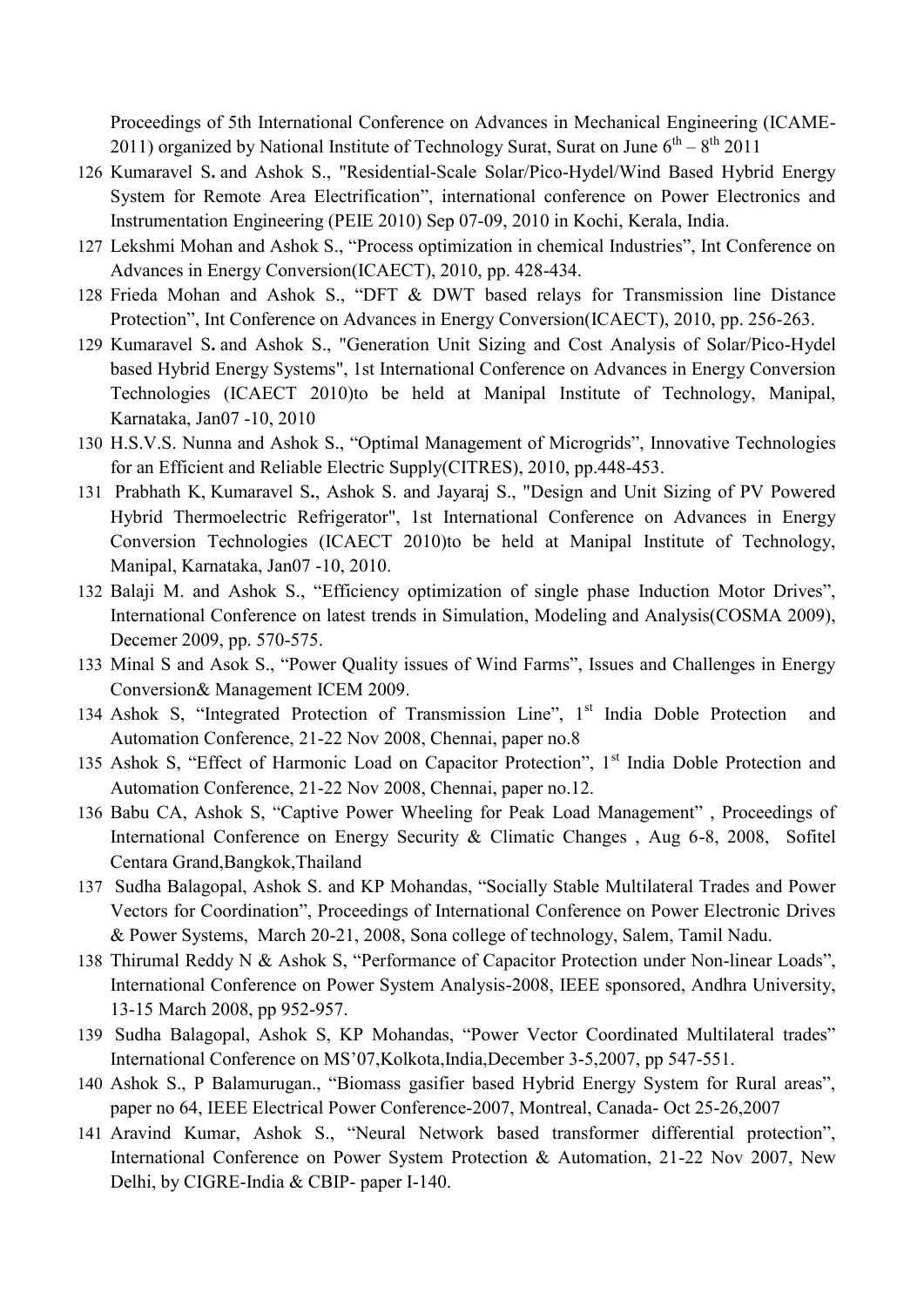- 142 Babu CA, Ashok S, "An optimization model for Peak Demand Management in Process Industries", Proceedings of International Conference on Modeling & simulation, Aug 27-29, 2007, CIT, Coimbatore, pp 40-46
- 143 Reji. P , S. Ashok,, K. M. Moideenkutty, "Electricity Pricing Model In Thermal Generating Stations Under Deregulation", Proceedings of the Third IASTED Asian Conference on Power and energy Systems, April  $2 - 4$ , 2007, Thailand, pp 446-451
- 144 C.A.Babu ,Ashok S., "Optimal Load Scheduling for Peak Demand Management in Electrolytic Process Industries", Int. Conference on Production & Industrial Engg, CPIE-2007, 22-24 March 2007 , NIT Jalandhar
- 145 Ashok S, "Transformer Differential Protection-A new approach", International Conference on Power System Protection, CPRI Bangalore, 20-21 Feb 2007, pp 137-145
- 146 Reji. P , S. Ashok,, K. M. Moideenkutty, "Pricing Strategy For Electricity In Thermal Generating Stations Under Deregulation"  $6<sup>th</sup>$  International R & D Conference on Sustainable Development of Water and Energy Resources – Needs and Challenges - 13-16 February 2007, Lucknow, India, paper no. 4/Energy
- 147 SP Singh, Ashok S, "Development of a Portable Hybrid Energy Simulation Model" International Conference on Fluid Mechanics and Power, IITB, 7-9 Dec 2006, paper no. 1901
- 148 SP Singh, Ashok S, "Design & Development of a Portable Hybrid Energy System" International Congress on Computational Mechanics and Simulation, IITG, 8-10 Dec 2006, paper no. b057
- 149 S Ashok, 'Modeling of Integrated power Conditioner For Photovoltaic Systems', IEEE conference on Industrial Electronics and applications, NUS, Singapore, 24-26 May 2006, pp1098-1102
- 150 P. Kumaraswamy , S.Ashok, and S. Jayaraj, "Optimal Operation of Cogeneration System for a Typical Paper Industry", Proceedings of  $3<sup>rd</sup>$  International Conference on Energy Research & Development, Kuwait University, 21-23 Nov 2005, pp329-339
- 151 S. Ashok, S. Jayaraj A. Netaji Babu, "PV Module with Concentrating Mirror", Proceedings of 3rd International Conference on Energy Research & Development, Kuwait University, 21-23 Nov 2005,pp 493-502
- 152 S P Singh and Ashok S., "Next Generation Organic Solar Cells", Paper no.7, National Conference on 'Photo Band Gap 2005' at IIT Kharagpur, Oct.2005.
- 153 Ashok S., "Multifunction relay for HV transmission line", paper V-1,  $5<sup>th</sup>$  International R & D conference on Development of Energy Resources, organized by CBIP,15-18 Feb 2005, Bangalore .
- 154 Jaykrishnan R, Ashok S. "Hybrid Energy System-A case study", International Congress on Renewable Energy, ICORE-2005, Pune, 20-24 Jan 2005, pp336-346.
- 155 Ashok S ,Sowjanya V, "CAN control scheme for MRI Scanner", International conference on Advanced Computing and Communications(ADCOM 2004) Ahmedabad, India, December 15- 18 pp 305-309.
- 156 Ashok S. "Industrial Cogeneration for Peak demand Management", FAE International Symposium by European University of Lefke, Gemikonagi, Nov 2004, pp 501-505.
- 157 Ashok S. " Development and full-text indexing for PDF collections", International Conference on Digital Library, 23-25 Feb 2004, New Delhi., pp 1018-1020.
- 158 Ashok S. "Real time usage analysis of on-line resources a case study of Nalanda Digital Library " International Conference on Digital Library, 23-25 Feb 2004, New Delhi. ,pp 957-960.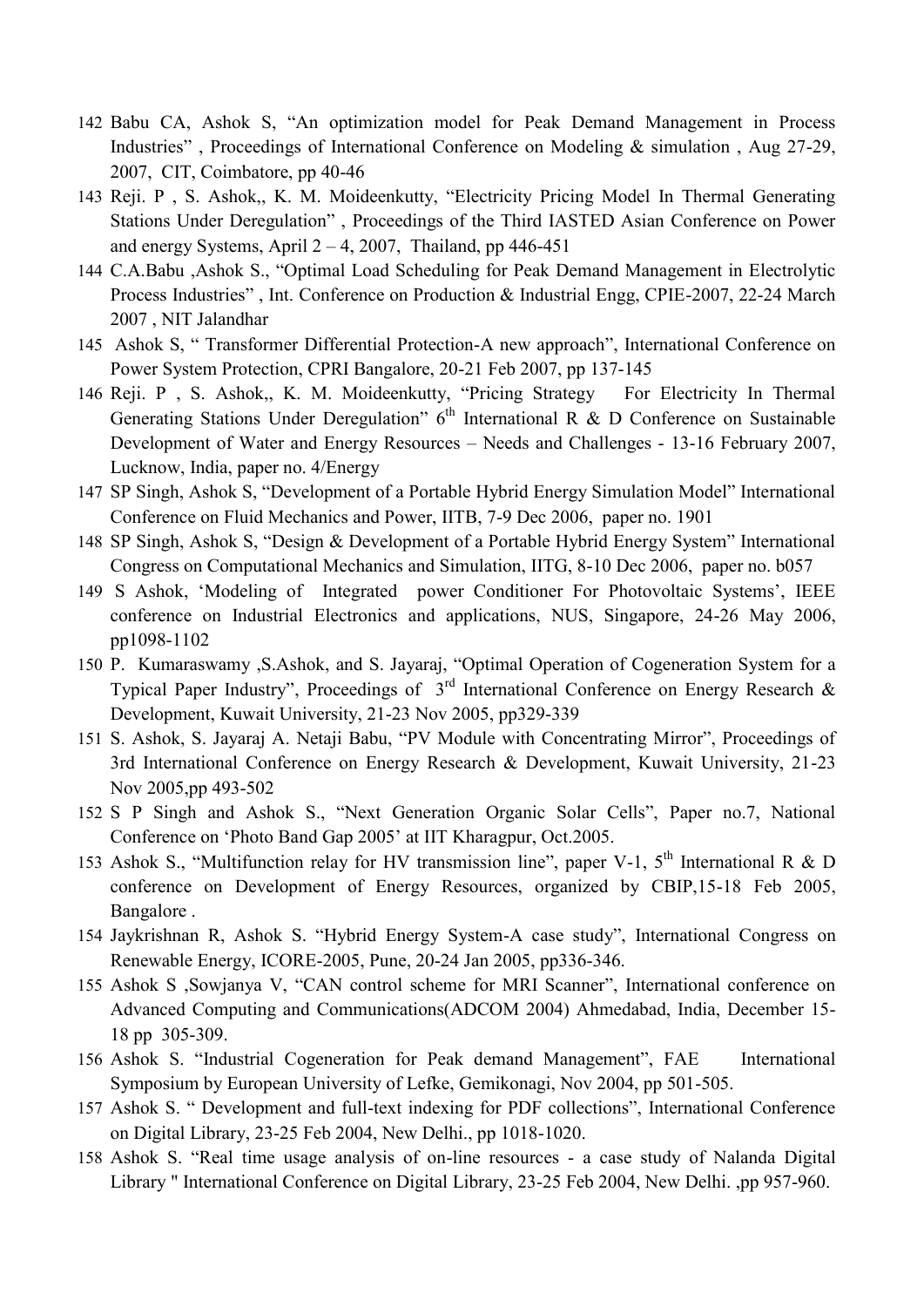- 159 Ashok S., "Cogeneration for Peak Demand Shortage", IEPC 2003 , 26-27 Nov. 2003 Singapore.
- 160 Ashok S. "Model for Optimal Integrated Energy System" International Conference on Energy and Environmental Technologies for Sustainable Development, 8-10, Oct. 2003, Jaipur , pp 167- 171.
- 161 Ashok. S and R. Banerjee, "Optimal pump scheduling in water supply systems for Peak Load Management", Proceedings of International conference on Energy Automation and Information Technology, IIT Kharagpur, Dec.2001, pp 348-351.
- 162 Ashok. S and R. Banerjee, "Estimation of Cooling Load from Energy Audit data", Proceedings of the ISHRAE / ASHRAE -International conference, New Delhi, Sept.2001, pp 363-369.
- 163 Ashok S, "Energy Efficient Lamps and Power Quality Problems", International Conference on Energy Management Beyond 2000, IE (I), Lucknow,19-21 Oct, 2000, pp 245-248
- 164 Ashok S, Babitha and S.Thiruvengadom, "Harmonics in Distribution Systems of an Educational Institution", IEEE International Conference on Power Quality, held at Hyderabad, June 18-20,1998, pp 145-150.
- 165 Ashok S., CMA Nayar and Boussant, "Closing resistors for EHV circuit breakers A new concept", IEEE International conference on Switch gear and Control gear, held at Bangalore, 16-17 June, 1988, pp 17-25.

## **National Conferences:**

- 1 Vinu Thomas, Kumaravel S, Ashok S and Terence O'Donnel, "Virtual Inertial system as a solution to allow higher penetration of Renewable Energy Sources to the Electricity Grid",  $30<sup>th</sup>$ Kerala Science Congress, January 2018, Kannur.
- 2 Vinu Thomas, Kumaravel S, Terence O'Donnel and Ashok S, "Transient Frequency Response Improvement of Microgrid using Virtual Synchronous Machine", 33rd National Convention of Electrical Engineers, November 2017, Trichy
- 3 Kumaravel S., Sandeep Kumar Tripathy, Vinu Thomas and Ashok S. Performance Analysis of a Z-Source Inverter with Controller for Autonomous System Application, 33rd National Convention of Electrical Engineers, November 2017, Trichy
- 4 Sujo P. George and Ashok S. "Need for multi agent relaying for wind farms", National conference on Energy, Economy and Environment, ENERGY 2016 NIT Calicut, Dec 16-17 2016.
- 5 Gutta Harish Kumar and Ashok S., "Speed Control of 8/6 Switched Reluctance Motor Using FPGA‖, *3rd National Conference on Electric power & power electronic control systems* (NCEPPECS-2016), Andhra University College of Engineering, Visakhapatnam 6-7 May, 2016
- 6 Athul M, Ashok S, "Artificial Neural Network Model for Heat Transfer Process in a Cement Kiln" *3rd National Conference on Electric power & power electronic control systems* (NCEPPECS-2016), Andhra University College of Engineering, Visakhapatnam 6-7 May, 2016
- 7 Lijin EM and Ashok S., "Design of Vertical Axis Wind Turbine for Low Wind speed Application in Highway", *3rd National Conference on Electric power & power electronic control systems* (NCEPPECS-2016), Andhra University College of Engineering, Visakhapatnam 6-7 May, 2016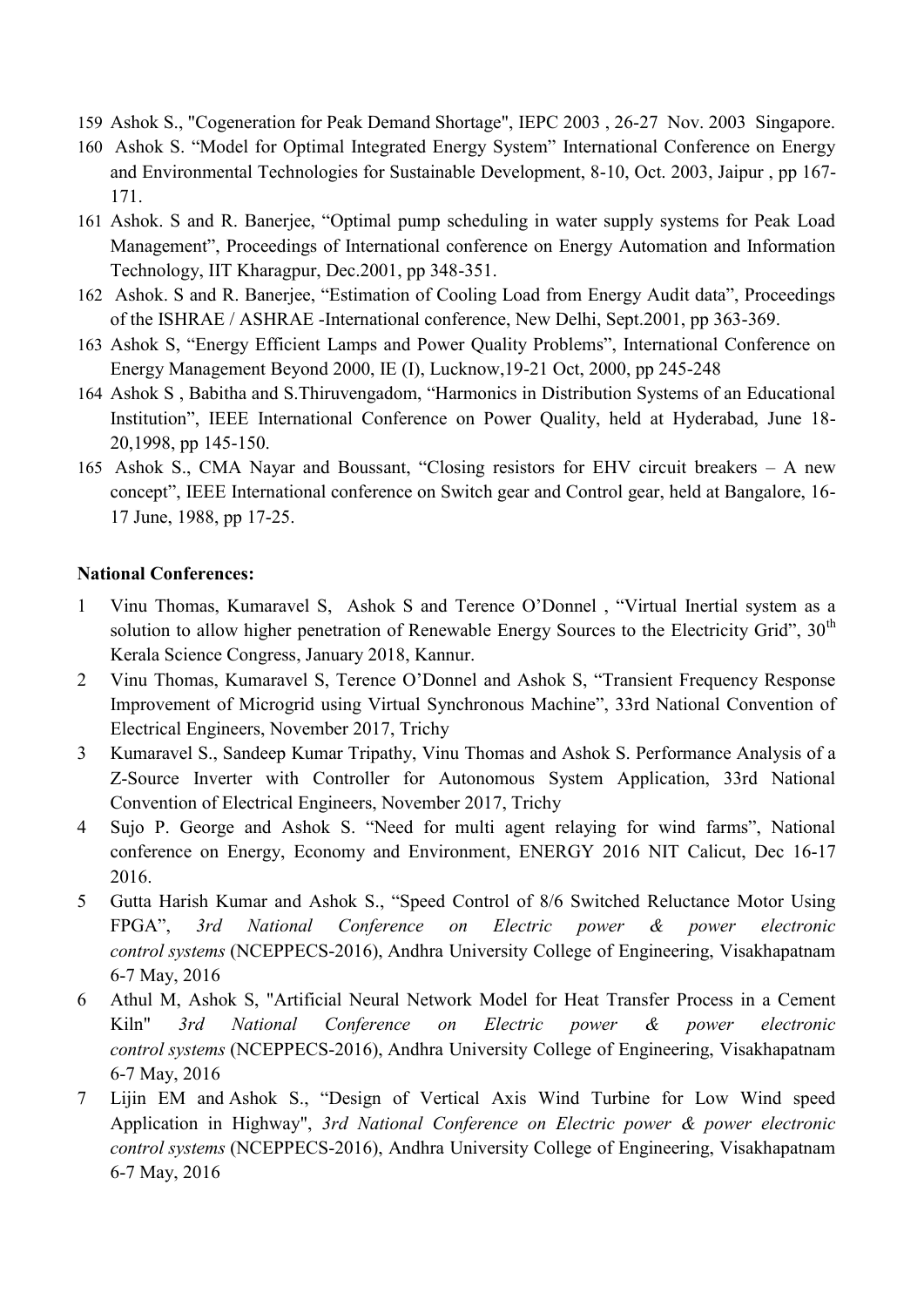- 8 Meher Anusha Vanapalli, Ashok S and Raja Sekhar Kammala, "Analysis on various Optimization Techniques for selecting gain parameters in FOC of an E-drive", National conference on optimization techniques. Bannari amman college of engg. Bannari, Tamilnadu, OPTEST 2016.
- 9 Sai Veena and Ashok S., "Economic Feasibility of DC Supply for Residential DC Load System", National workshop & Paper presentation on Research Challenges in Power Electronics and Power Systems (RCPEPS-2016), NIT Calicut.**(Third Prize)**
- 10 Peter K. Abraham and Ashok S., "Design and Implementation of an Efficient Regenerative Braking System for a PMSM Drive", National workshop & Paper presentation on Research Challenges in Power Electronics and Power Systems (RCPEPS-2016), NIT Calicut.**(First Prize)**
- 11 G. Gurukumar, Sivaprasad A, Kumaravel S. and Ashok S., "A Dual Input DC-DC Converter for Hybrid Energy Integration", National workshop & Paper presentation on Research Challenges in Power Electronics and Power Systems (RCPEPS-2016), NIT Calicut. **(First Prize)**
- 12 Anju Krishna, Sandeep J, Rijil Ramchand, Ashok S., "Comparitive Analysis of different modulation techniques for Three phase-Single phase direct Matrix converter", EEM-2015, Palakkad.
- 13 Kanhu Charan Patra, Supin S and Ashok S., "Development of FPGA based smart controller for BLDC Motor", EEM-2015, Palakkad.
- 14 Shrikant Bhat, O.D. Naidu, Neethu George, S. Ashok, ‗An Overview of Smart grid in Indian Power Sector',5th National Level Conference On Emerging Trends in Networking, Automation and Control Technologies, ENACT 2014 ,organized by International Society Of Automation and Department of Electronics and Control Engineering, Sathyabama University, December 4<sup>th</sup> -5<sup>th</sup>, 2014 **(Received Best Paper Award)**
- 15 Ajay Babu, Kartik K and Ashok S., "T source inverter based drive for hybrid Electric vehicles", DRDO sponsored National Conference on Advances in Aerial/Road Vehicle and its Application (NCAARV 2014), 18-19 July 2014, Manipal, India.
- 16 Namitha K., Ashok S, "Design & Development of Neuro-Fuzzy Controller for Electric Motor Drives", National Conference on Energy and Environment Management (EEM-2014), NSS college of engineering, Palakkad
- 17 Das J, Ashok S. "Optimum Operation of an Extraction Cum Condensing Cogeneration System under Time of Use Rates", Advances in Energy Conversion Technologies, AECT 2012. 2012.
- 18 Rajeev T., Ashok S, "A Smart grid environment with Effective Storage and Computational facilities", 36 th National System Conference -NSC-2012
- 19 Arun S. Mathew, Ashok S., "Mathematical modeling of an arc and radial temperature distribution in different mediums" National Conference on Advanced trends in Engineering and Technology- NCATET-2012, 09-Nov-2012
- 20 Vineeth Koshy Philip and Ashok S., "Design of Power Management Controllers for Distributed Energy Resources", 4<sup>th</sup> National Conference on Advances in Energy Conversion Technologies(AECT), Feb 2011.
- 21 Syama S. and Ashok S., "LabView based speed estimation of Induction motor using motore current signature analysis technique",  $4<sup>th</sup>$  National Conference on Advances in Energy Conversion Technologies(AECT), Feb 2011.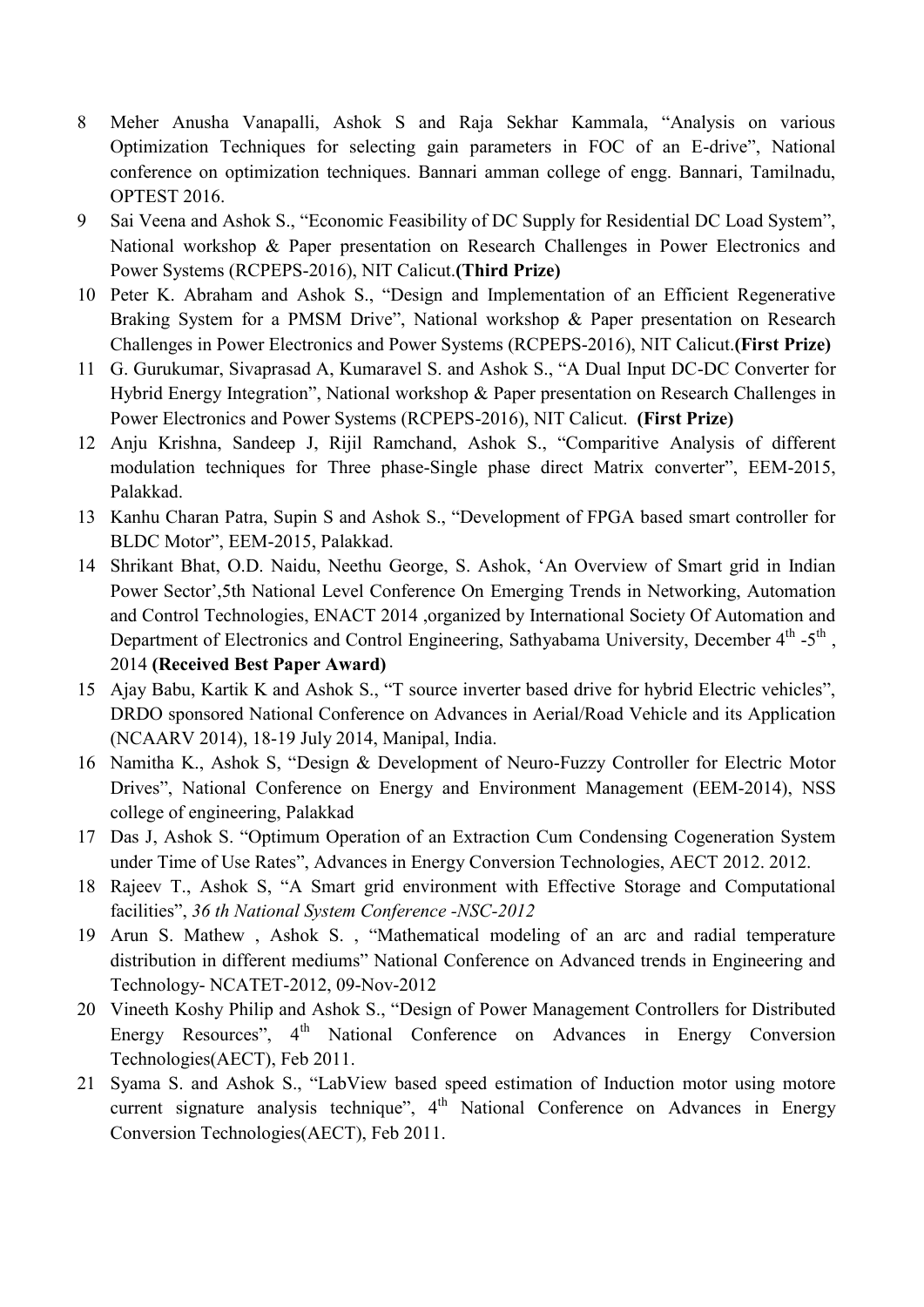- 22 Kumaravel S. and S.Ashok, "Modeling and Simulation of Solar/Wind/Hydel/Biomass Hybrid Energy System for Rural Electrification", Proceedings of National Conference on Recent Trends in Alternate Energy organized by National Institute of Technology Calicut on June 9 to 10, 2011
- 23 Kumaravel S., Sriharibabu A., and Ashok S., "Modelling and Dynamic Simulation of Photovoltaic Module in MATLAB/Simulink GUI Environment", CSIR & DRDO sponsored third national conference on Power and Energy Systems NPES 11 organized by Kalasalingam University, Krishnankoil, Tamilnadu on 18<sup>th</sup> and 19<sup>th</sup> March 2011 **(Received Best Paper Award)**
- 24 Suhas Shirbavikar and Ashok S., "Dynamic Analysis of Biomass-Wind Integration with Smart Grid", Proceedings of National Conference on Emerging Technologies in Electrical Engineering(NCEEE-10), 2010,pp. 300-308.
- 25 Guna Sekar Kasetty and Ashok S., "Modelling and Analysis of Automatic Fuel Cell"National conference on Energy(ENERGETIC), February 2010
- 26 Kumaravel S., Ashok S and G.R.S.Naga Kumar, "Design and Development of Microcontroller Based Solar/Wind/Hydel Data Acquisition System", Fourth national conference on Instrumentation and Control (ICECON 09) on 7th and 8th of December 2009 at National Institute of Technology, Tiruchirappalli.
- 27 Kumaravel S and S.Ashok, "*Hybrid Energy Systems with Diversity of Storage*", National conference ESRD-2009 under Ministry of New Renewable Energy at Rural Energy Center, Gandhigram Rural University, Dindigul, Tamilnadu.
- 28 Imam Husen ,Ashok S., "Power quality issues of grid connected wind farms". National Conference on Advanced techniques in Electrical Engineering  $-2009$ ,  $4<sup>th</sup>$  April 2009, SJB Institute of Technology, Bangalore, pp 1-6
- 29 Saikishore dattu, Ashok S, "Performance of Vector controlled induction motor under power quality issues", 3rd National Conference on Advances in Energy Conversion Technologies, MIT *Manipal,2- 4 April 2009,Paper No P021*
- 30 Minal S & Ashok S, "Power quality issues in wind power generation", 3rd National Conference *on Advances in Energy Conversion Technologies, MIT Manipal,2- 4 April 2009,Paper No P028*
- 31 Madhusudhan, Ashok S., "Wavelet fuzzy approach for classification of power transformer transients‖ , *National Conference on Advances in Energy Conversion Technologies, MIT Manipal,2- 4 April 2009,Paper No P044*
- 32 Minal S & Ashok S, "Characterization of Power quality issues in wind power generation", Proceedings of National Conference on Power & Energy Systems ,NPES 2009 6-7 March 2009, Kalasalingam University, Madurai, pp 165-170 (Best paper award)
- 33 Madhusudhan, Ashok S., "A wavelet fuzzy technique for classification of power transformer transients", Proceedings of National Conference on Power & Energy Systems ,NPES 2009 6-7 March 2009, Kalasalingam University, Madurai, pp 127-130
- 34 Rajkumar A & Ashok S ., "Industrial load management for rolling mills", Proceedings of National Conference on Power & Energy Systems ,NPES 2009 6-7 March 2009, Kalasalingam University, Madurai, pp 9-14
- 35 Saikishore dattu, Ashok S. " Power Quality Considerations of Vector Controlled Induction Motor", Proceedings of National Conference on Power & Energy Systems ,NPES 2009 6-7 March 2009, Kalasalingam University, Madurai, pp 161-164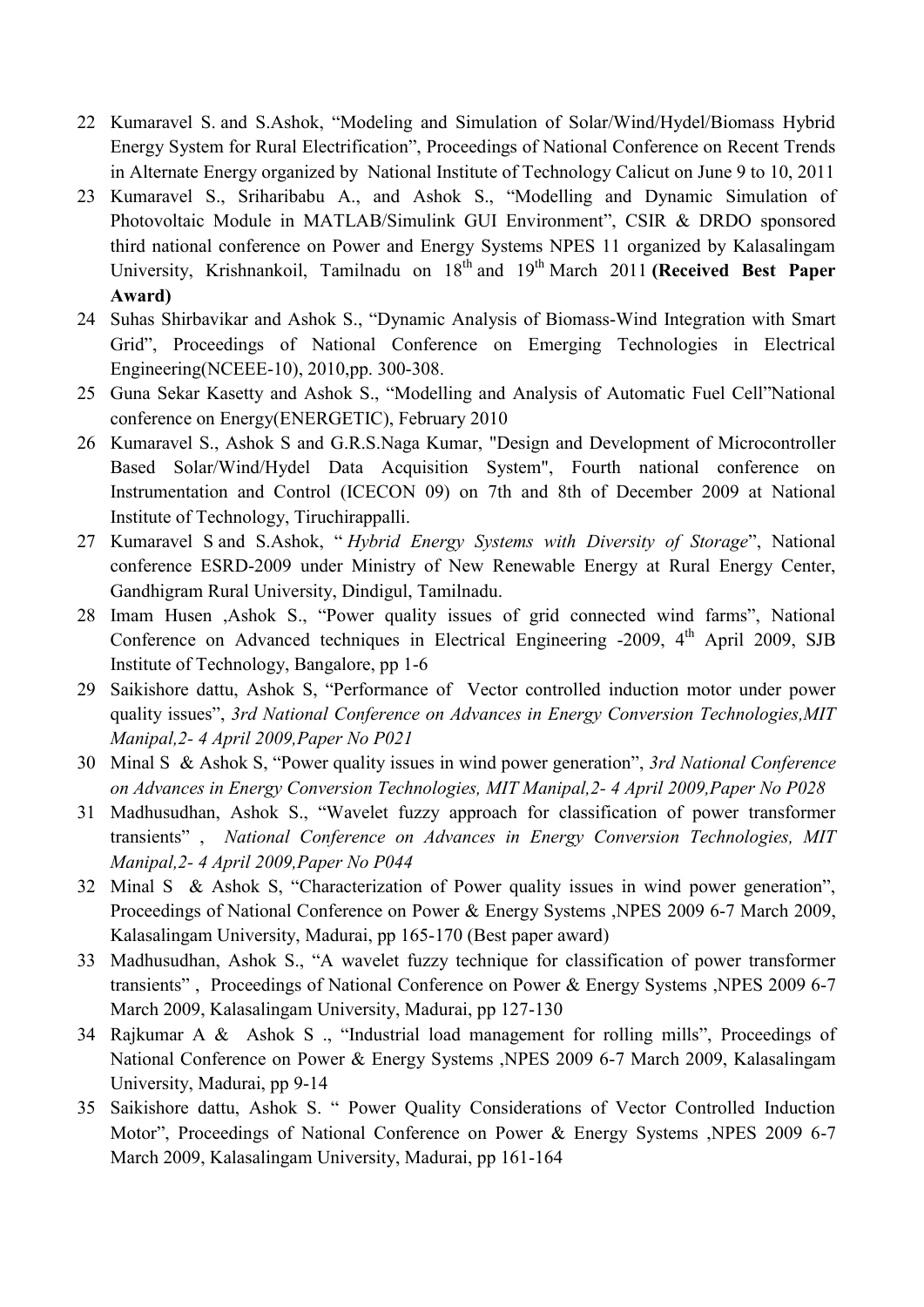- 36 Vinod P and Ashok S, "Multi-objective approach in maintenance scheduling of Generators", AECT-2008,conducted at Manipal Institute of Technology ,Manipal Unversity,18 &19<sup>th</sup> April 2008, pp 29-30
- 37 Balawanth Reddy & Ashok S, "Optimal Industrial Power Wheeling under ABT", Advances in Energy Conversion Technologies,AECT-2008,conducted at Manipal Institute of Technology ,Manipal Unversity,  $18 \& 19^{th}$  April 2008, pp 26-27
- 38 Siva Reddy K.V and Ashok.S, "Wavelet Based Distance Protection and Power swing blocking", Proceedings of 2nd National Conference on "Advances in Energy Conversion Technologies,AECT-2008,conducted at Maniapl Institute of Technology ,Manipal Unversity,18  $\&19^{th}$  April 2008 pp 51-52.
- 39 Balawanth Reddy & Ashok S, "Optimal Power Wheeling under ABT" National Conference on recent trends in Electrical Systems (ELCON-08), National Engg College, Kovilpatti, TN, 13-14 March 08, pp 92-101.
- 40 Viranak Bhojraj P., Ashok S. "Kinematic and Dynamic Modeling of Intelligent Robot For Power System Fault Diagnosis", IEEE Sponsored Conference on Computational Intelligence, Control And Computer Vision In Robotics & Automation (IEEE CICCRA 2008), NIT Rourkela, 10-11 March 2008, pp 47-52
- 41 Hazarathaiah. V, Ashok. S, "Torque Optimization of Induction Drive for Hybrid Electrical Vehicle Application", National Conference on cutting edge technologies in power conversion and industrial drives, Bannari Amman Institute of Technology ,Sathyamangalam , 22-23 February 2008,pp 97-99.
- 42 V Anil Kumar, Ashok.S, "Development of Power Conditioner for Hybrid Energy System" National Conference on cutting edge technologies in power conversion and industrial drives, Bannari Amman Institute of Technology ,Sathyamangalam , 22-23 February 2008,pp 179-182.
- 43 Siddhartha P, Ashok S & C Muraleedharan, "Combined Heat & Power Applications in an Integrated steel plant", National Conference –ENERGY 2008, NIT Calicut, 31 Jan-1 Feb 2008, pp 160-169.
- 44 Vijayakumar, Ashok S, "Optimization & Economic Analysis for the Feasible selection of the Renewable Hybrid Energy Systems", National Conference –ENERGY 2008, NIT Calicut, 31 Jan-1 Feb 2008, pp 255-260.
- 45 G.Krishna Kumar, S.Ashok and Jose K. Kakkaserry, "Optimal Pico-Hydel Generator for Rural Areas", Proceedings of National Conference on Electrical Systems and Control Technologies, page no: 101-106, ESCT 2007, May 2007, National Institute of Technology Calicut, Kerala
- 46 G Pradeepkumar, S. Ashok, and Jose K. Kakkaserry., "Development of a Two Stage Concentrator for Solar Photo Voltaic System", National Conference on Energy Management – EMMEA 2007, 2-3 March 2007, pp 275-283
- 47 Reghuram,Ashok S, "Maximum Power Tracking System for Wind Energy Systems", 3rd National Conference-PCID 2007, Feb 16-17,2007, BAIT, Tamilnadu, pp 157-161.
- 48 Arvind Kumar, Ashok S., "Transformer Differential Protection Using Wavelets", 3rd National Conference-PCID 2007, Feb 16-17,2007, BAIT, Tamilnadu, pp 226-229.
- 49 Sreenivas B,Ashok S, "Modeling of D-Statcom using Voltage Regulation Technique", 3rd National Conference-PCID 2007, Feb 16-17,2007, BAIT, Tamilnadu, pp 298-300.
- 50 Ompraksah K,Ashok S., "Wavelets based Distance Protection", 3rd National Conference-PCID 2007, Feb 16-17,2007, BAIT, Tamilnadu, pp 206-209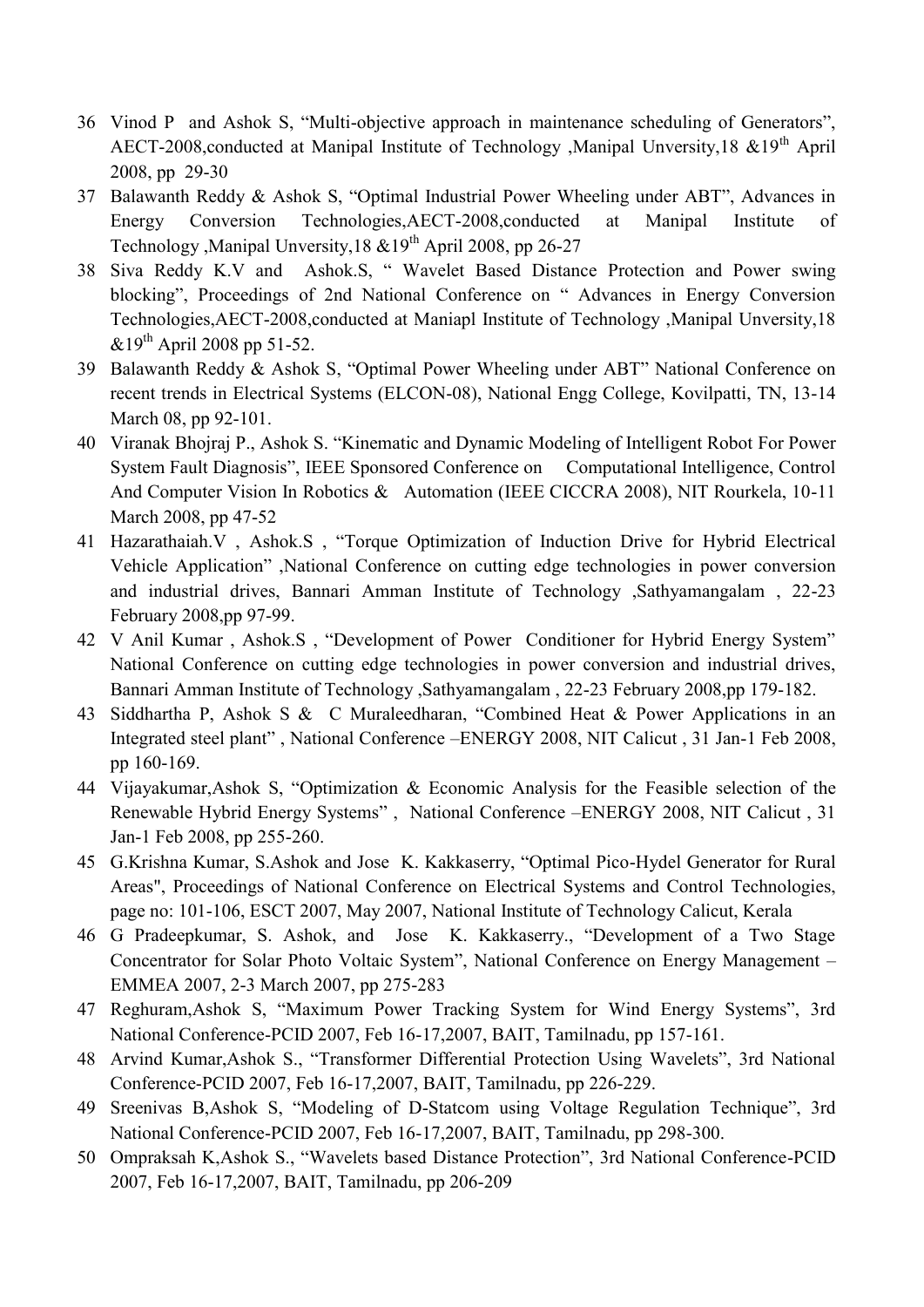- 51 Reji P, Ashok S., Pricing Model for Hydro-Electric Generating Stations under Regulated Power Market, National Conference on Advanced Energy Research, IITB, 4-5 Dec 2006 pp 46-51
- 52 SP Singh, Ashok S, "Development of a Portable Hybrid System Simulation Model" National Conference on Advanced Energy Research, IITB, 4-5 Dec 2006 pp 228-233
- 53 Siddartha P, Ashok S, "Gas turbine based Cogeneration for a steel plant", Proceedings of National Conference for PG and PhD Scholars under TEQIP, NITTE, Mangalore, 28-29 April 2006, Paper no. 2
- 54 Hareesh K, Ashok S, "Trigeneration for a steel plant", Proceedings of National Conference for PG and PhD Scholars under TEQIP, NITTE, Mangalore, 28-29 April 2006, Paper no. 3
- 55 Raja P, Ashok S., "MPPT of Solar PV Systems", Proceedings of National Conference on PCTCON-06, organized at PSNA College of Engg, Dindigul, TN, India , 26 April 06, pp 206- 211 (**Best Paper award**)
- 56 B Damodar and S. Ashok, "Simplified Control Technique for Unified Power Quality Conditioner" Second National Conference on Cutting Edge Technologies in Power Conversion and Industrial Drives, PCID 2006, Paper 274-277, Bennari Amman Institute of Technology,Sathyamanagalam, TN, 22-23 March 2006. **(Best paper award).**
- 57 K Mahender Rao and Ashok S, "Improved Hybrid Algorithm for Distance Relay", National Conference on Modern Trends in Electrical Systems, Paper PS 02, GEC Salem, TN, 22-23 March 2006.
- 58 B Damodar and S. Ashok, "Unified Power Quality Conditioner Using PLL with Hys. Control" National Conference on Modern Trends in Electrical Systems, Paper PS 44, GEC Salem, TN, 22-23 March 2006.
- 59 P Raja and Ashok S, "Modified PAO Algorithm for MPPT of PV Systems", National Conference on Modern Trends in Electrical Systems, Paper PS 45, GEC Salem, TN, 22-23 March 2006.
- 60 D S Madhuduhan and Ashok S., "Computer Controlled Optimal Hybrid Energy Systems" National Conference on Emerging Technologies in Electrical System, 10-11 March 2006, NICE , Kumarakoil, TN., pp 218-224.
- 61 A Netaji Babu, Ashok S, Jayaraj S, "PV Module with horizontal mirror", ETEE 2005, ‗Emerging Trends in Energy and Environment', held on 18-19 Feb 2005 at Chennai, pp 15-19.
- 62 P Kumaraswamy, Ashok S, Jayaraj S, "Modeling and Optimization of Steam Turbine Cogeneration System", ETEE 2005, 'Emerging Trends in Energy and Environment', held on 18-19 Feb 2005 at Chennai, pp 183-189.
- 63 Sajumon K T., Ashok S, "Diesel Generator Based Trigeneration", ETEE 2005, 'Emerging Trends in Energy and Environment', held on 18-19 Feb 2005 at Chennai, pp 109-114.
- 64 C A Babu, Ashok S, "Optimal load shifting for Peak Demand Management", NPSC 2004, IIT Madras, pp 936-940
- 65 Ashok S., "Energy Efficiency and In-house Demand Side Management", National Workshop on Energy Efficiency for Sustainable Development, Anjuman Engineering College, Bhatkal, EESD 04, Dec 2004 , pp 14-17.
- 66 Jayakrishnan R, Ashok S., "Community based Hybrid Energy System", National Systems Conference, NSC 2004, held at VIT, Chennai, pp221-224. **Best paper presentation award.**